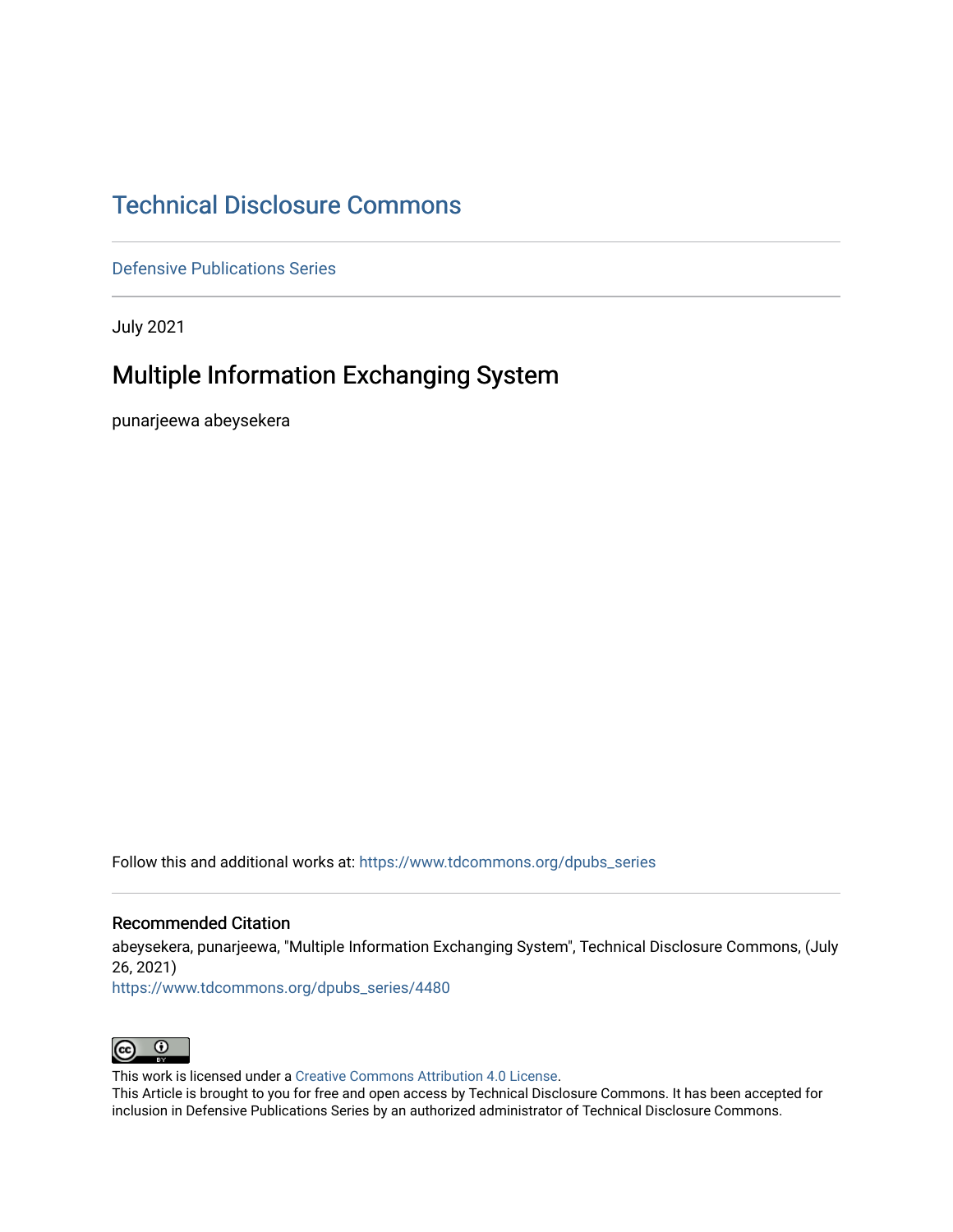#### Multiple Information Exchanging System

#### ABSTRACT

This paper describes a method to increase the amount of information transmitted by using multiple transmitting units. The information transmission process happens between two entities namely entity A and entity B. Both the entities are equipped with a set of information transmitting equipment and information receiving equipment. The information transmission-receiving process is performed by utilizing highly directional radio waves. Each entity has four information transmission units and four information receiving units. Each information transmission unit and each information receiving unit are identified as a unique information transmission stream and a unique information receiving stream respectively. By transmitting and receiving multiple streams of information at the same time, multiple amounts of information will be exchanged at a given instance of time.

#### BACKGROUND

Communication is an important aspect of the society. Many methods of communication are used. Major communication methods are wired(cable) technology, radio waves technology and LIFI technology. Whichever the communication technology chosen; it is always desirable to exchange a larger amount of information as possible during the communication process in a given amount of time.

#### KEYWORDS

Transmitting antenna Receiving antenna optical communicating interface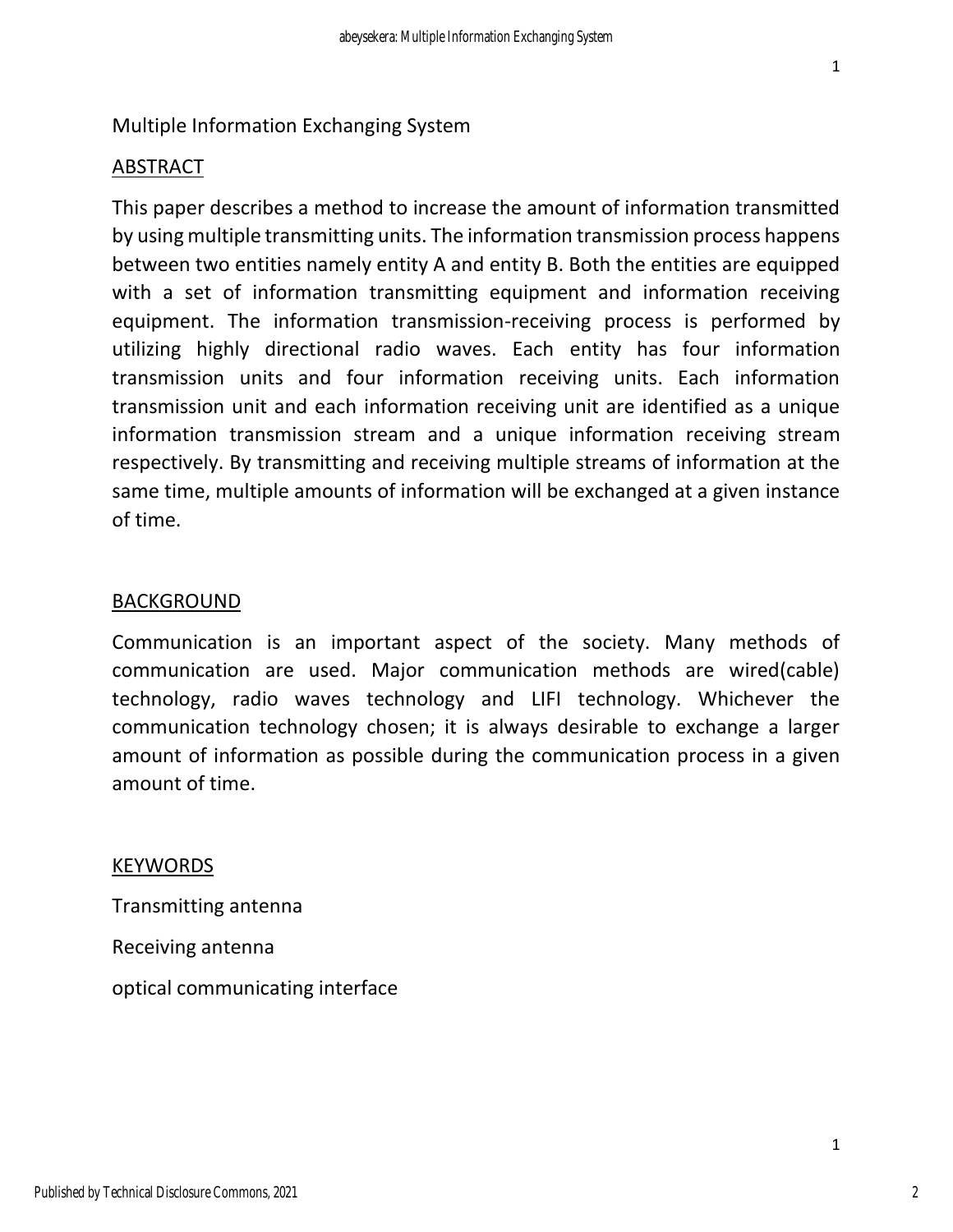#### **DESCRIPTION**

This paper describes a method to increase the amount of information transmitted by using multiple transmitting units. The information transmission process happens between two entities namely entity A and entity B. Both the entities are equipped with a set of information transmitting equipment and information receiving equipment. The information transmission-receiving process is performed by utilizing highly directional radio waves. Each entity has four information transmission units and four information receiving units. Each information transmission unit and each information receiving unit are identified as a unique information transmission stream and a unique information receiving stream respectively. By transmitting and receiving multiple streams of information at the same time, multiple amounts of information will be exchanged at a given instance of time. there are two variations to the general information transferring method. The general information transferring procedure is described below.

• the method utilizes six types of entities. They are listed below.

Entity types- one:

1. The main information processing computer.

Entity types- two:

2. The bridging computers that connect to the main information processing computer and the node computers. These computers serve as the bridging interfaces between the main information processing computers and the node computers.

Entity types -three:

3. The node computers.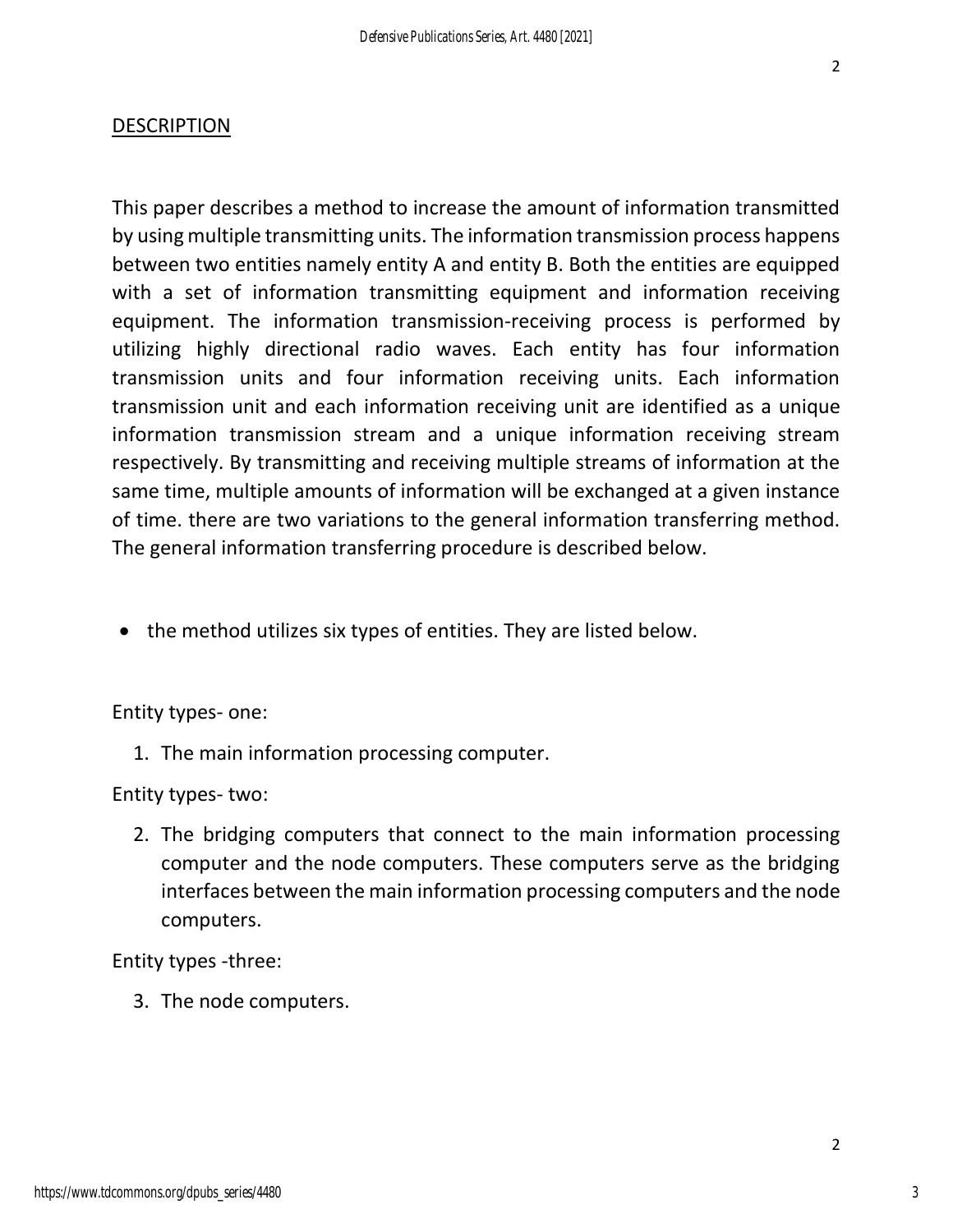Entity types -four:

4. The information transmitting antennas.

Entity types -five:

5. The information receiving antennas.

Entity types -six:

6. The optical interfaces.

• The descriptions of the entities are given below.

The entity types-one:

The main information processing computer

This type of computer has two types of databases with it. Type one database is to hold the information in the form of a bit stream to be transmitted. Type two database is to hold the information in the form of a bit stream that will be received.

• There are three methods in which the main computer can generate information that will be used to transmit. They are given below.

The method one:

The main computer can create the information to be transmitted within the computer itself.

The method two:

The main computer can obtain the information to be transmitted through an external source of information.

The method three:

The main computer can perform method one and method two and then can combine the two kinds of information obtained from two methods into one stream of information.

4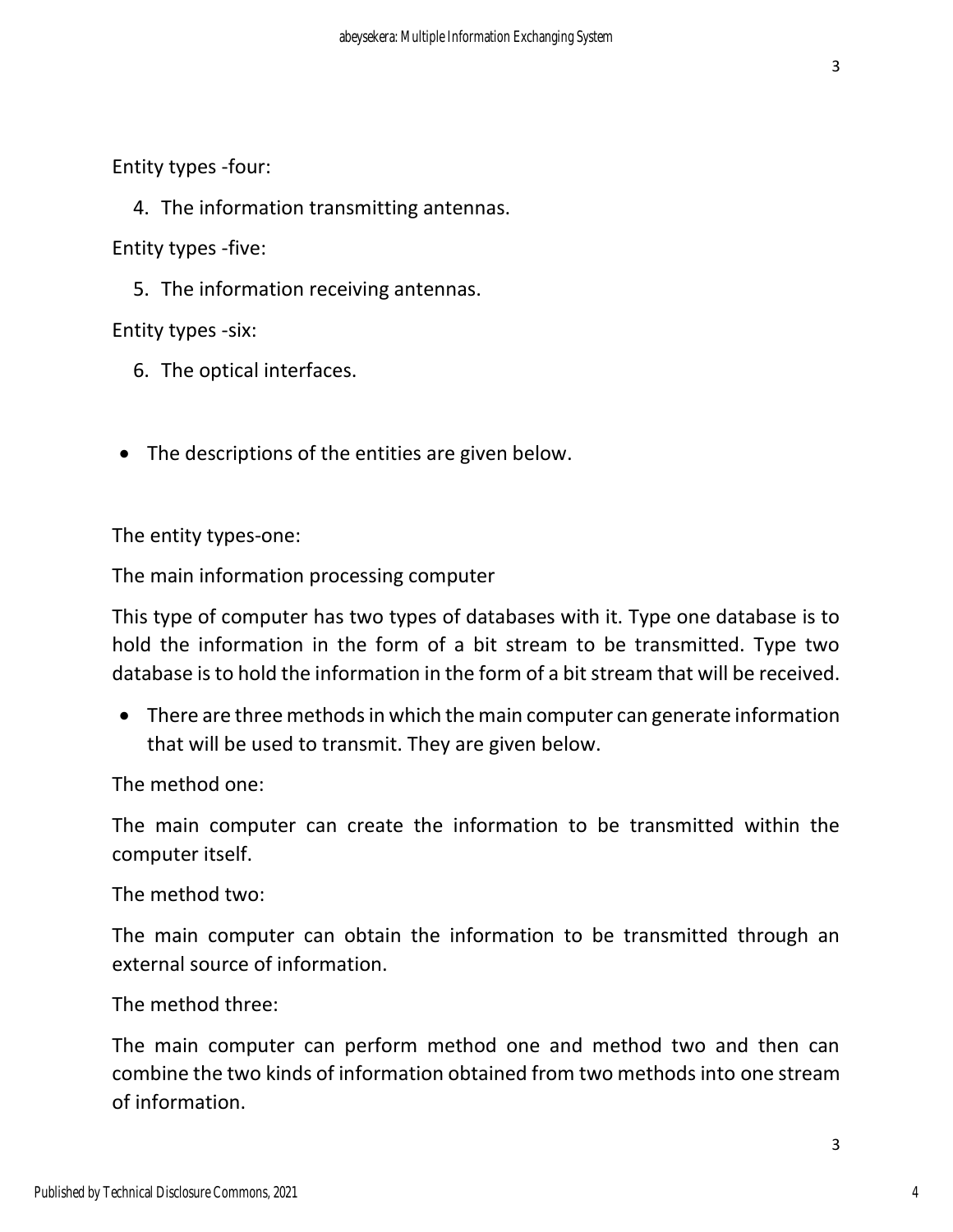### Diagram of the main computer



The entity types- two:

The bridging computers that connect to the main information processing computer and the node computers.

This type of computers that connect to the main information processing computers and the node computers. These computers serve as the bridging interfaces between the main information processing computers and the node computers. This is given by the diagram below.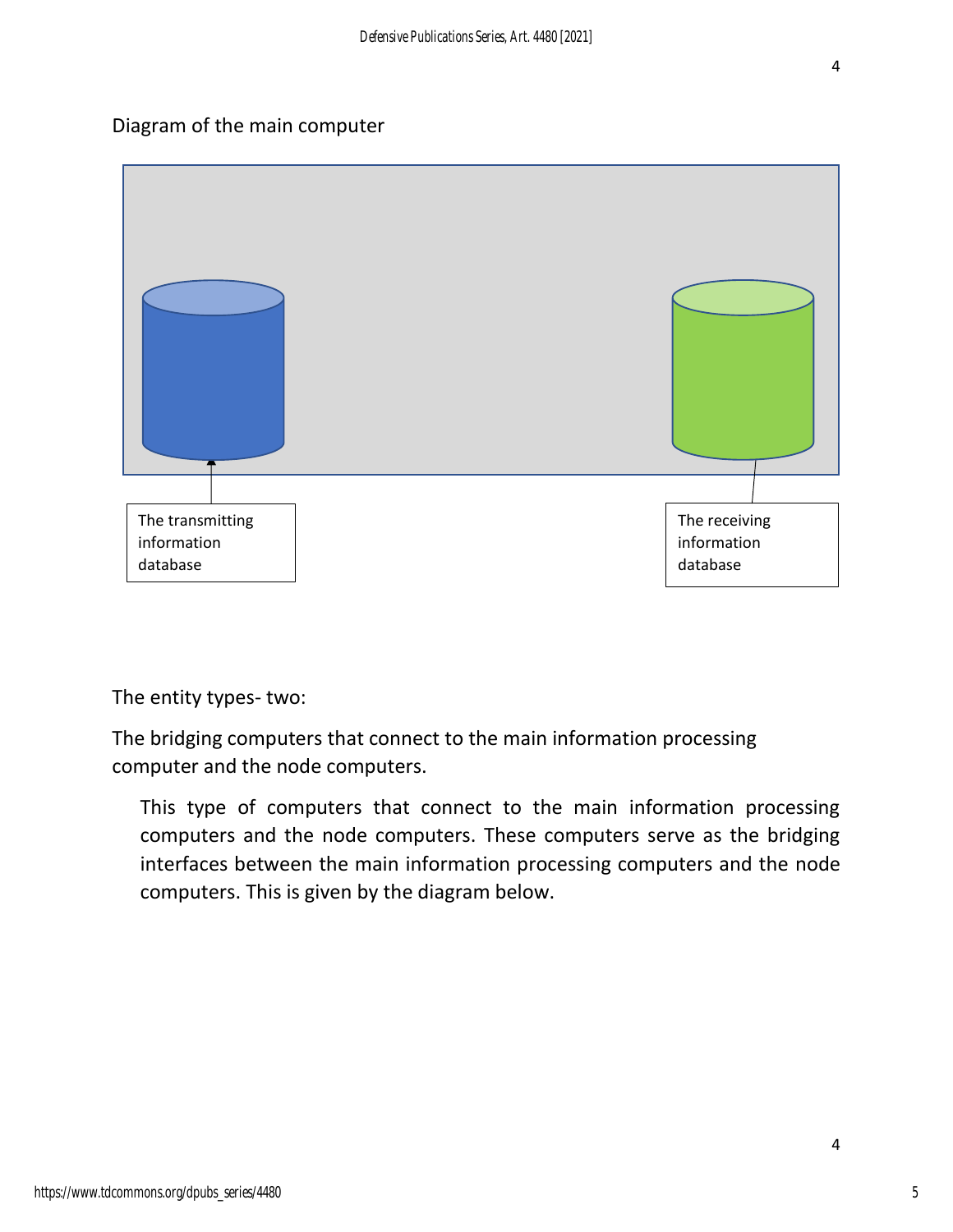# The diagram

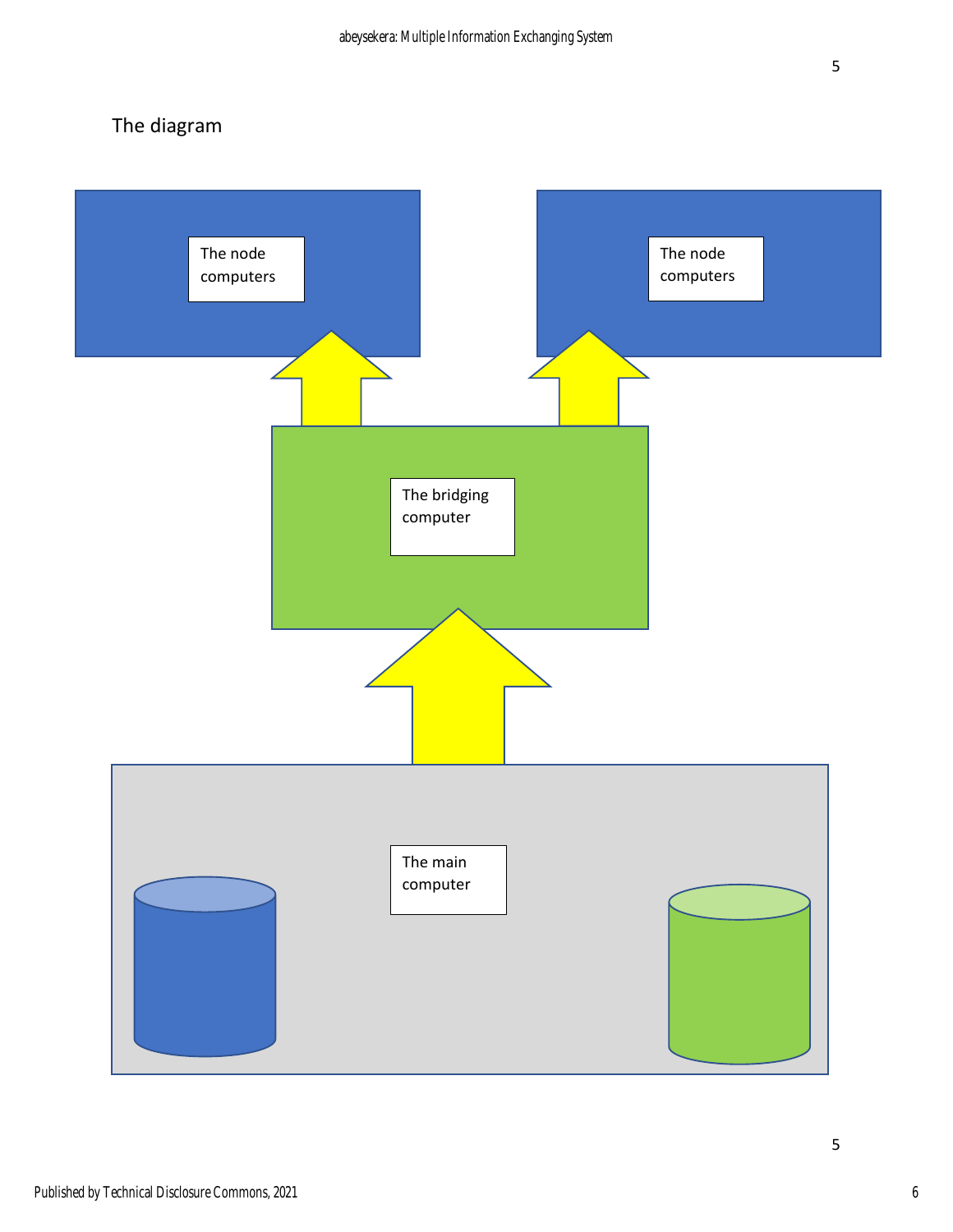The entity types-three:

The node computers.

This type of computers interacts with the bridging computers and the receiving and transmitting antennas. The types of interactions are given below.

Interaction one:

The node computers interact with the bridging computers to obtain the information bit streams to be transmitted.

### Interaction two:

The node computers interact with the bridging computers to provide the information bit streams that was received.

Interaction three:

The node computers interact with the transmitting antennas to provide them (the transmitting antennas) with the information bit streams to be transmitted.

Interaction four:

The node computers interact with the receiving antennas to obtain the information bit streams that will be received by them. (The receiving antennas)

Interaction five:

The node computers interact with the bridging computers to receive information bit streams from them (The bridging computers) during the information transmission operation.

Interaction six:

The node computers interact with the bridging computers to provide information bit streams to them (The bridging computers) during the information receiving operation.

7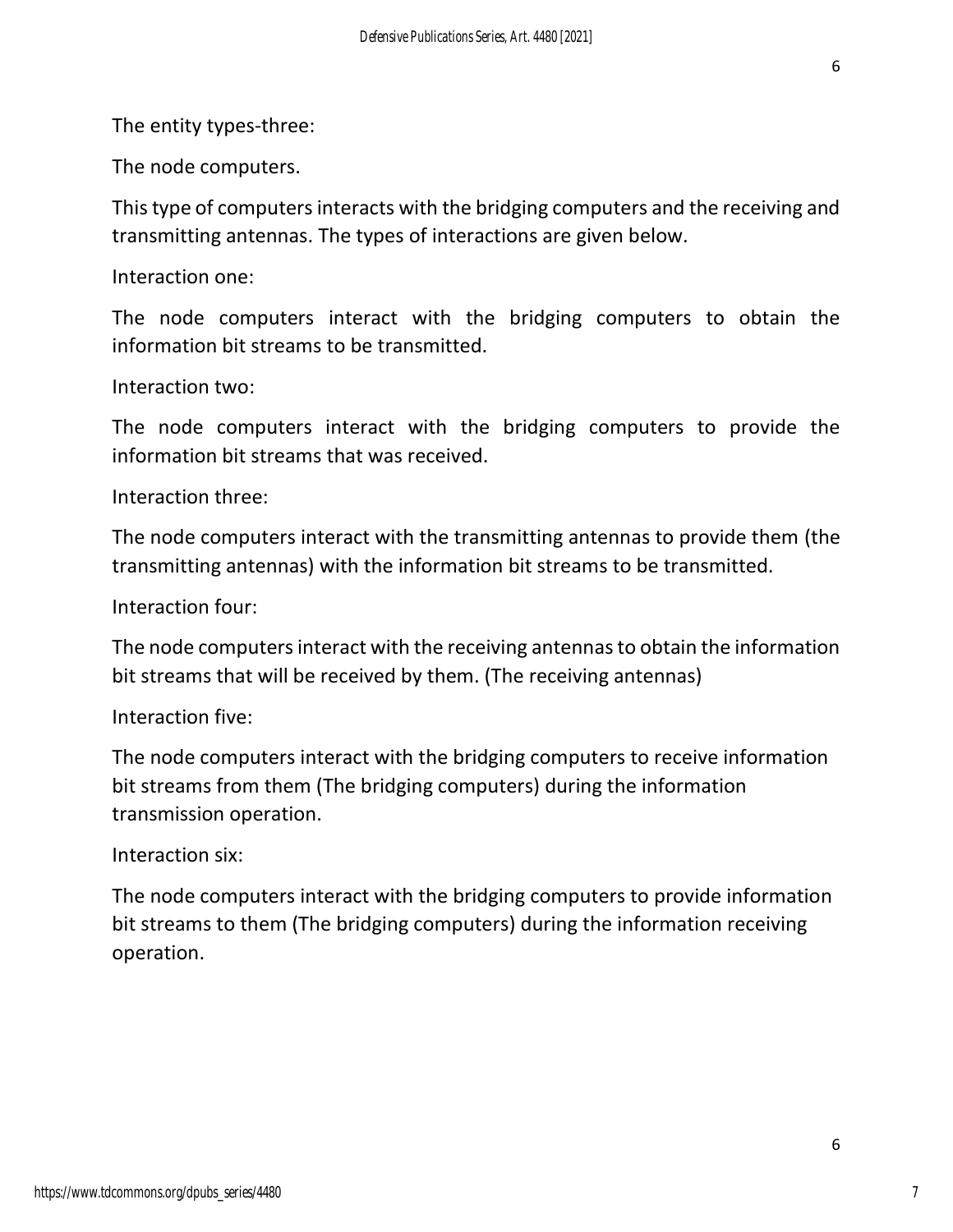Entity types -four:

The information transmitting antennas.

These antennas take information bit streams as inputs from the connected node computers and transmit them.

Entity types -five:

The information receiving antennas.

These antennas receive information bit streams and input them into the connected node computers.

Entity types -six:

The optical interfaces.

The optical interfaces are information exchanging nodes. They exchange information in the form of encoded pixel information. The structure of the optical interface is given below.



Diagram: The structure of the optical interface.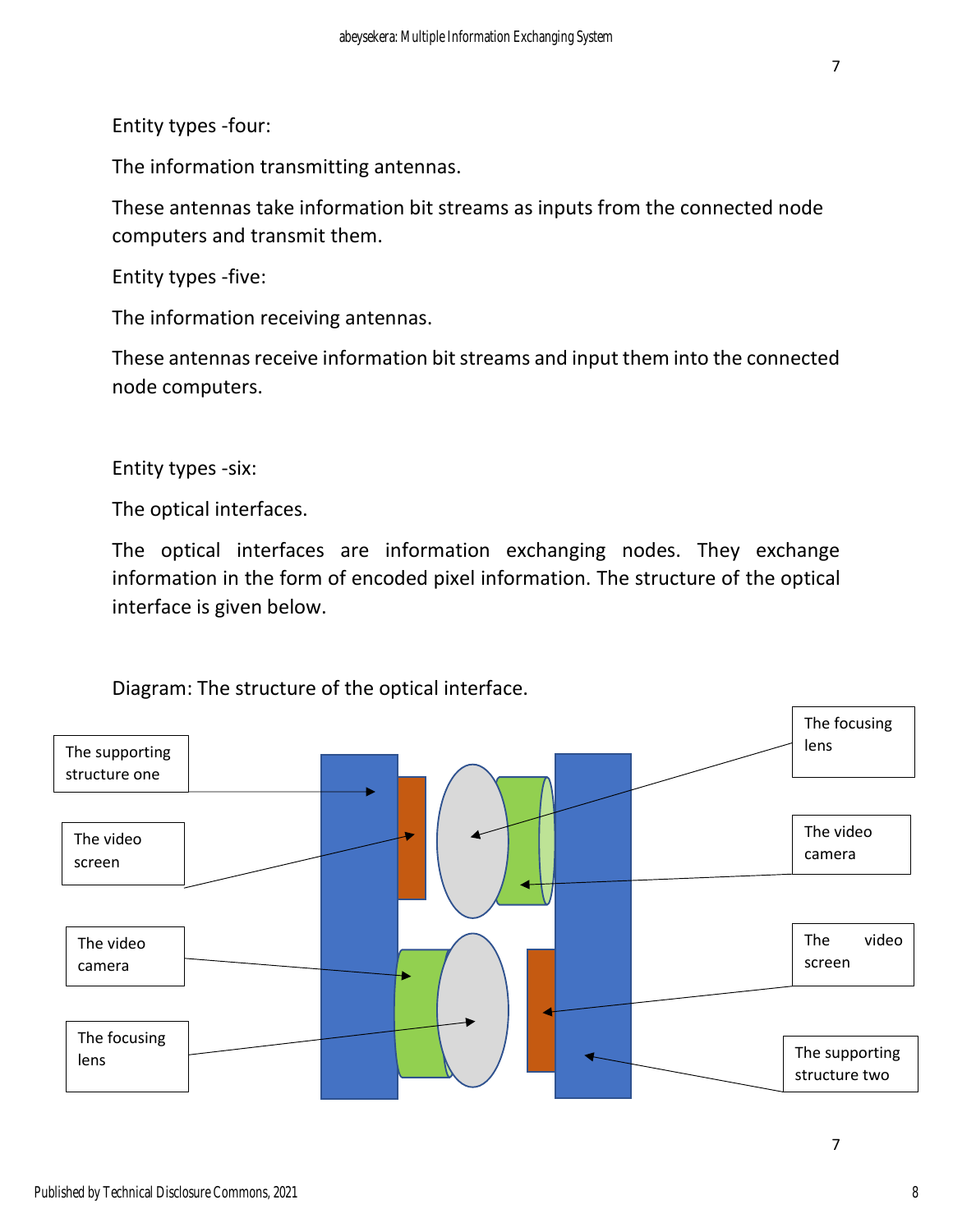• As given by the diagram: the structure of the optical interface,

It contains eight parts. They are given below.

Part one:

Structure one

Part two:

Video screen of the Structure one

Part three:

Video camera of the Structure one

Part four:

The focusing lens of the Structure one

Part five:

Structure two

Part six:

Video screen of the Structure two

Part seven:

Video camera of the Structure two

Part eight:

The focusing lens of the Structure two

8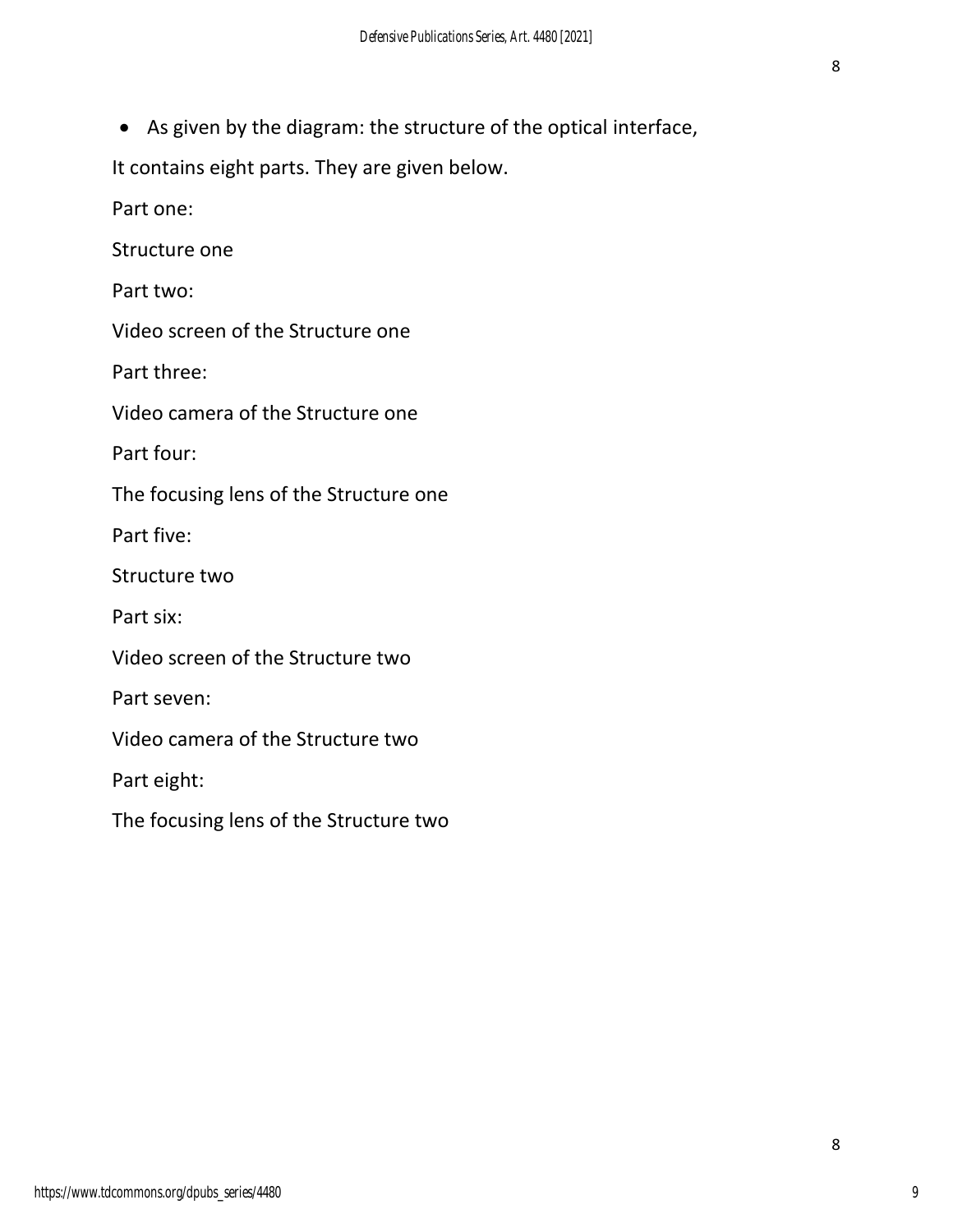As given by the diagram, the optical information exchange interface consists of eight parts. Their working mechanisms are categorized into two main procedures. The two main procedures are given below.

• Procedure one:

The structure one transferring information in the form of pixel information to the structure two.

• Procedure two:

The structure two transferring information in the form of pixel information to the structure one.

the working mechanisms of each procedure is described below.

• Procedure one: the mechanisms

The structure one transferring information in the form of pixel information to the structure two.

Mechanism one:

The video screen of the structure one, displays a video footage in the form of pixel patterns.

#### Mechanism two:

The video camera of structure two captures and records the video footage of the pixel patterns in the video screen of structure one. (The video screen that is described in the mechanism one) the convex lens of the structure two will be utilized in focusing the video display of the structure one, so that the video camera of structure two will be able to capture the pixel patterns perfectly. (Of structure one's video screen)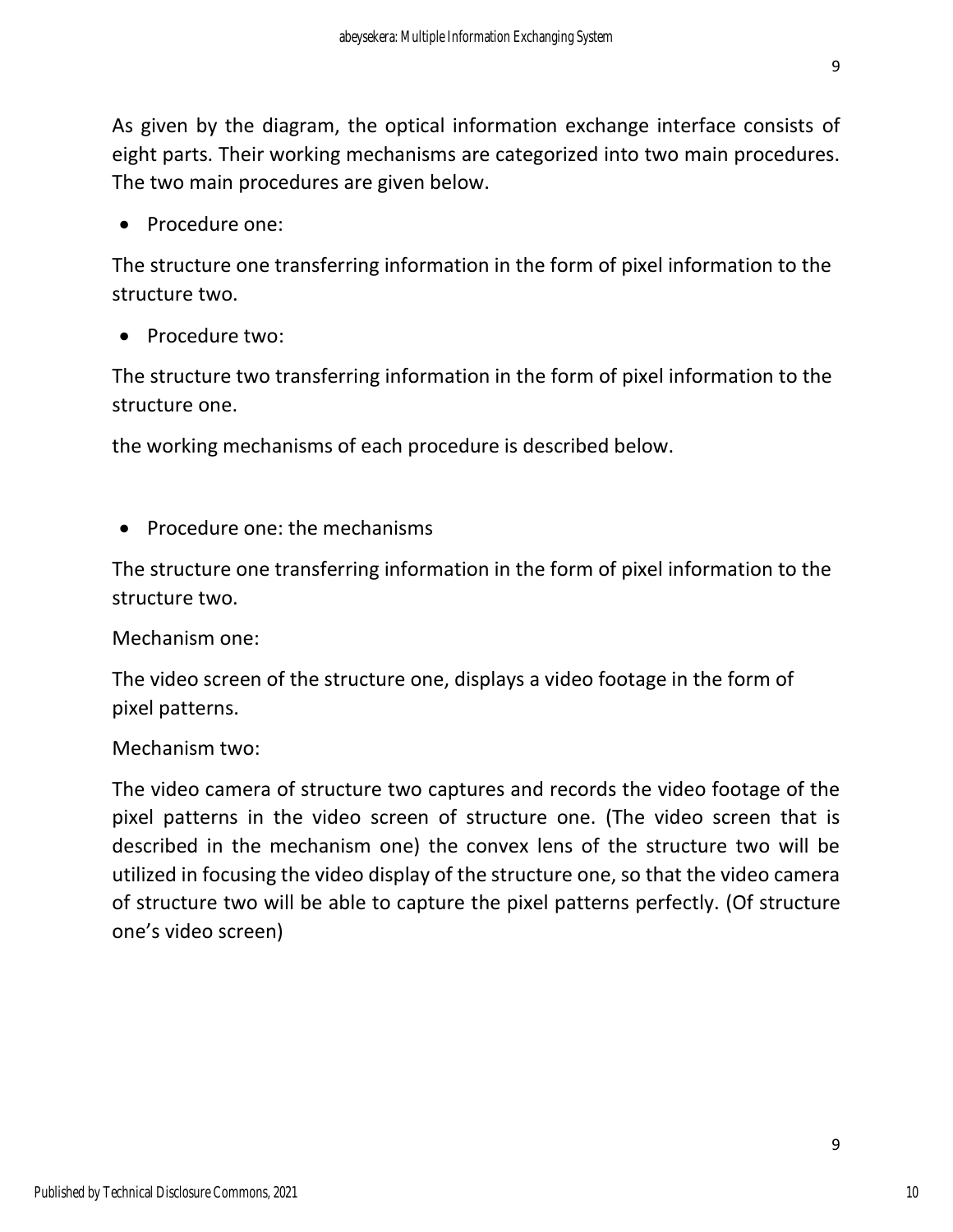• Procedure two: the mechanisms

The structure two transferring information in the form of pixel information to the structure one.

Mechanism one:

The video screen of the structure two, displays a video footage in the form of pixel patterns.

Mechanism two:

The video camera of structure one captures and records the video footage of the pixel patterns in the video screen of structure two. (The video screen that is described in the mechanism one) the convex lens of the structure one will be utilized in focusing the video display of the structure two, so that the video camera of structure one will be able to capture the pixel patterns perfectly. (Of structure two's video screen)

• The total information transmitting – receiving system is structured into two parts. They are part A and part B. the system diagram for part A is given below.

• The system diagram for part A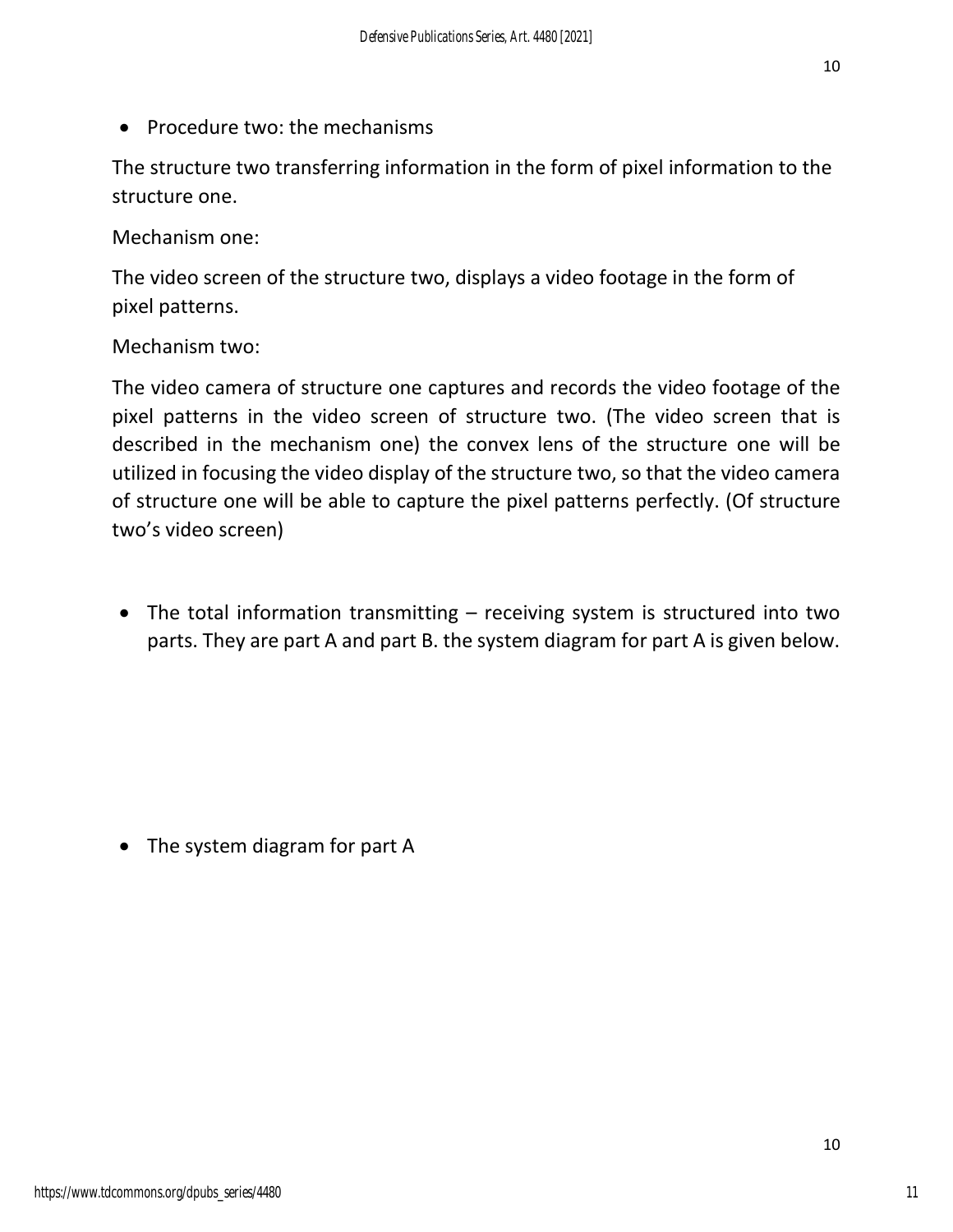

Published by Technical Disclosure Commons, 2021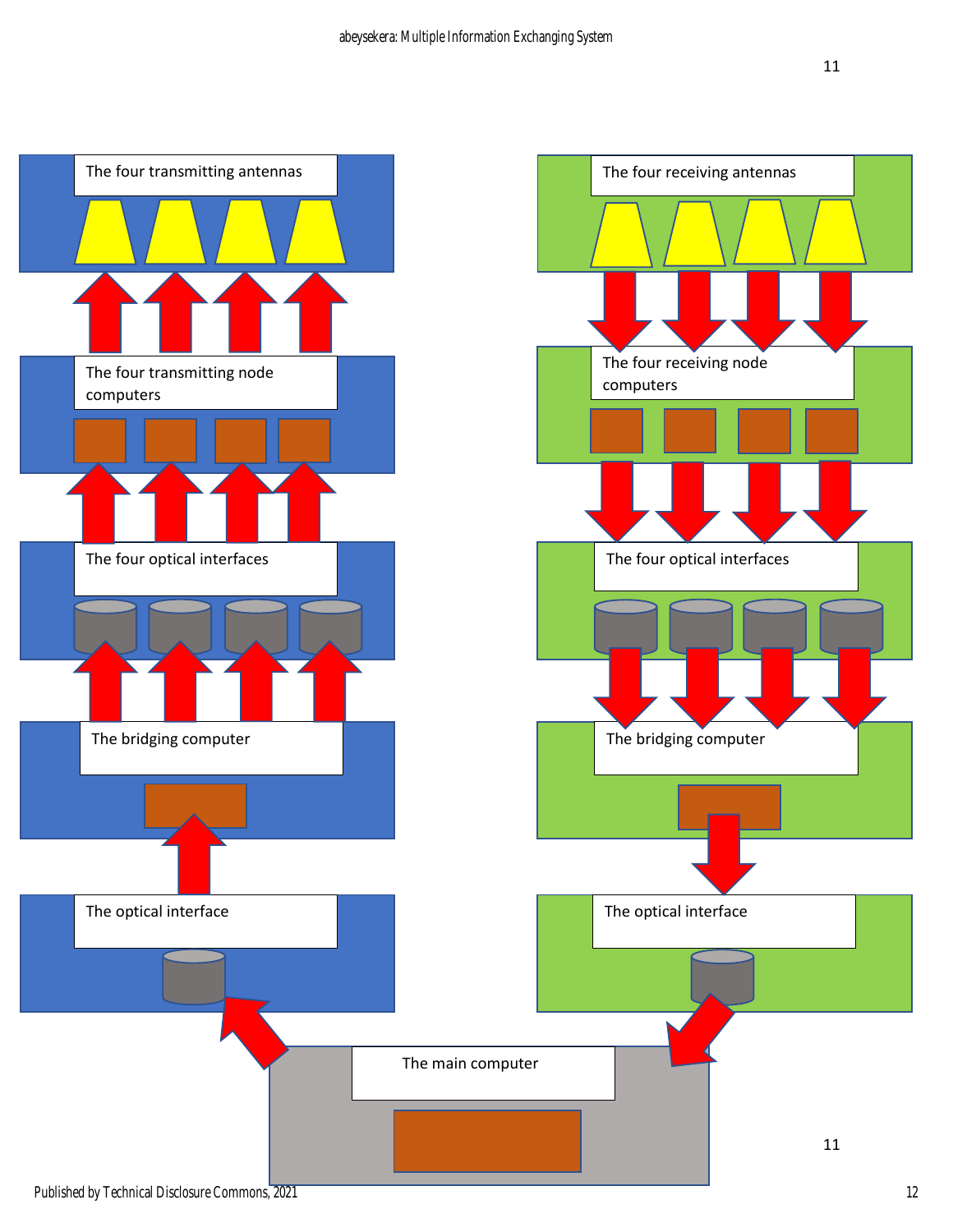## The system diagram for part B is given below.

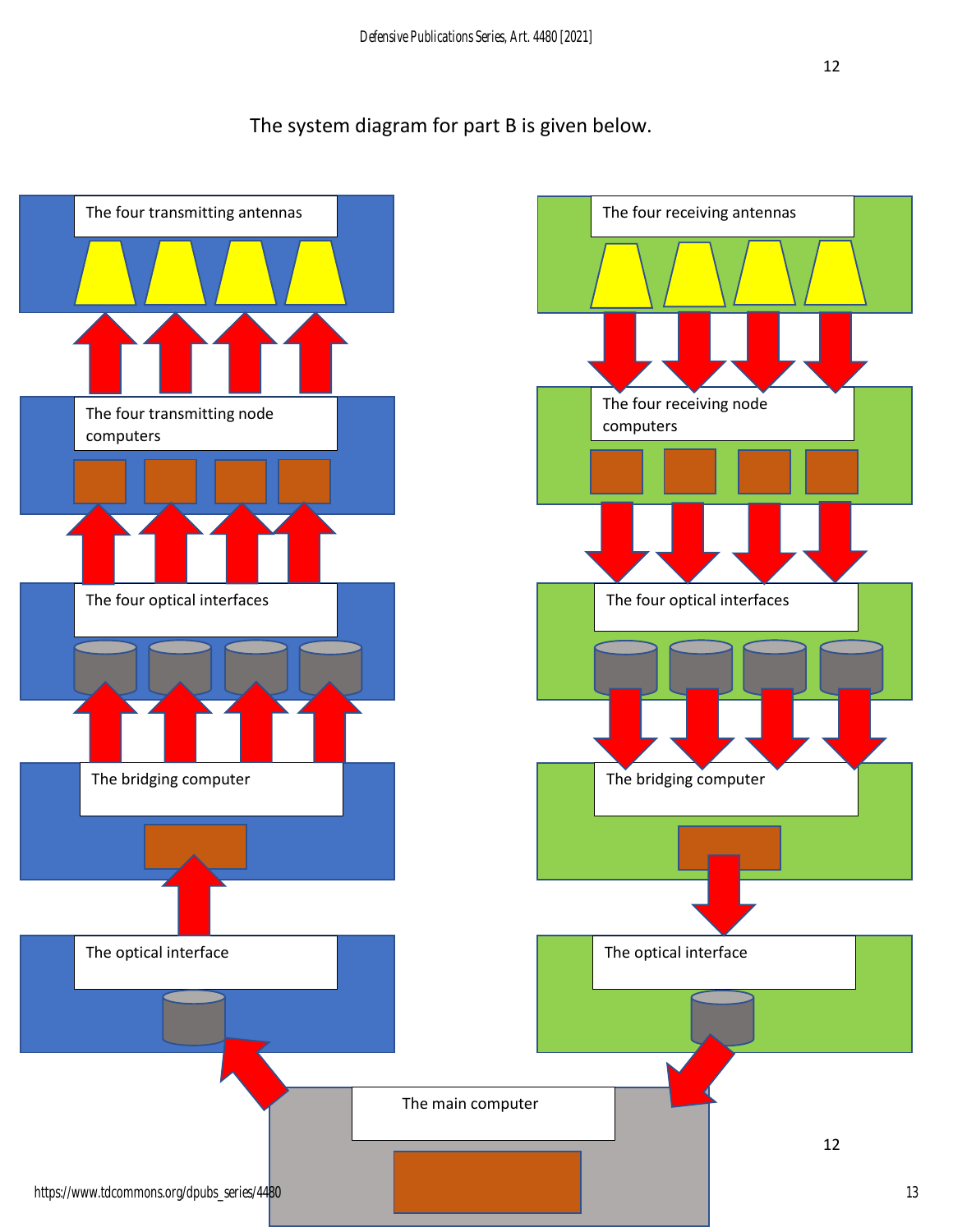The complete list of all the entities that is utilized in the method is given below.

• The entities in the structure A (part A)

Entity one:

The main information processing computer.

Entity two:

The database of the main information processing computer which stores the transmitting information.

Entity three:

The database of the main information processing computer which stores the received information.

Entity four:

The optical interface connecting the main information processing computer with the bridging transmitting computer.

Entity five:

The optical interface connecting the main information processing computer with the bridging receiving computer.

Entity six:

The bridging computer used for the transmission of information.

Entity seven:

The bridging computer used for the receiving of information.

Entity eight:

Database one of the bridging computer used for the transmission of information.

Entity nine:

Database two of the bridging computer used for the transmission of information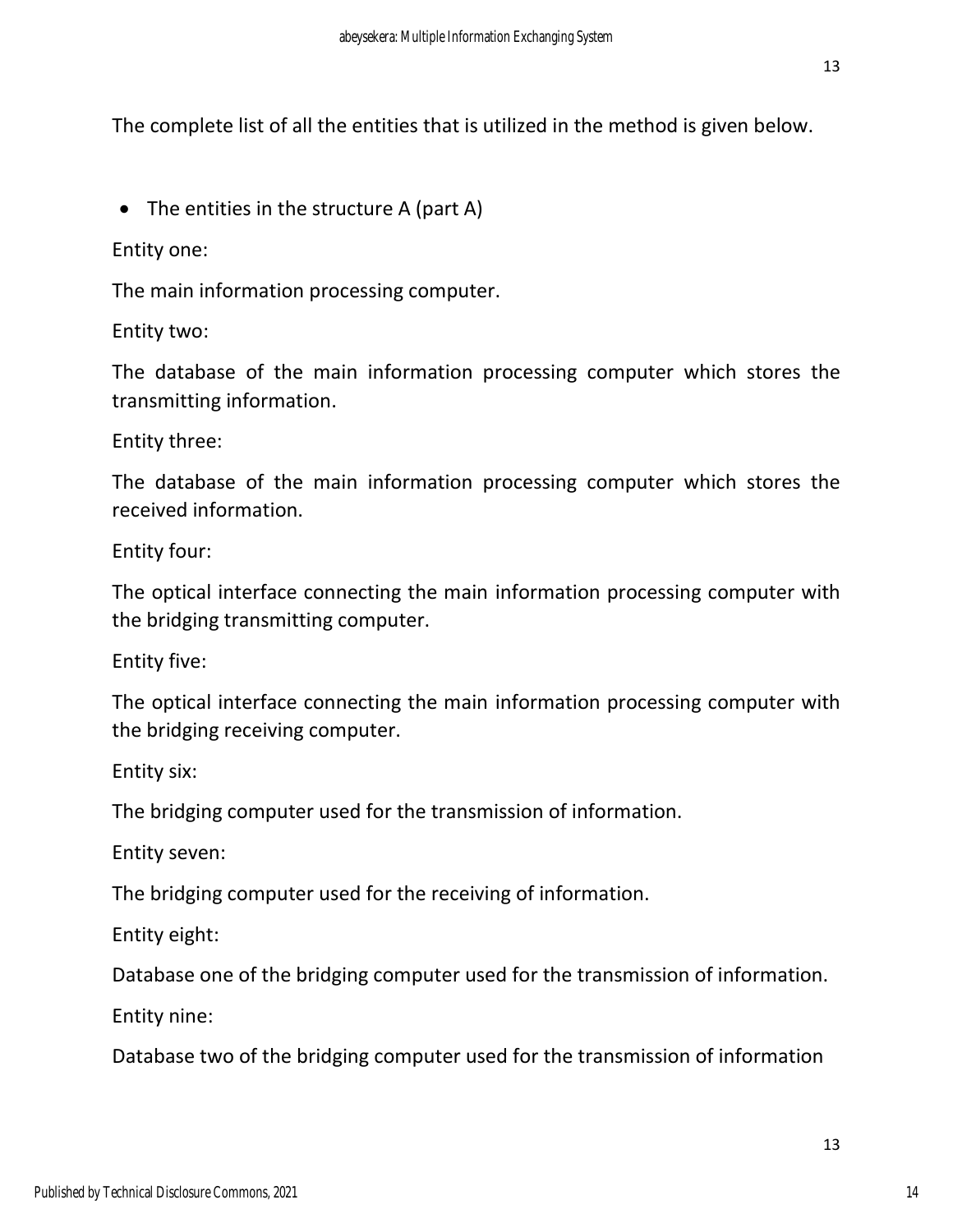Entity ten:

Database three of the bridging computer used for the transmission of information Entity eleven:

Database four of the bridging computer used for the transmission of information

Entity twelve:

Database one of the bridging computer used for the receiving of information.

Entity thirteen:

Database two of the bridging computer used for the receiving of information

Entity fourteen:

Database three of the bridging computer used for the receiving of information

Entity fifteen:

Database four of the bridging computer used for the receiving of information

Entity sixteen:

The optical interface connecting the transmitting bridging computer and the transmitting node computer one.

Entity seventeen:

The optical interface connecting the transmitting bridging computer and the transmitting node computer two.

Entity eighteen:

The optical interface connecting the transmitting bridging computer and the transmitting node computer three.

15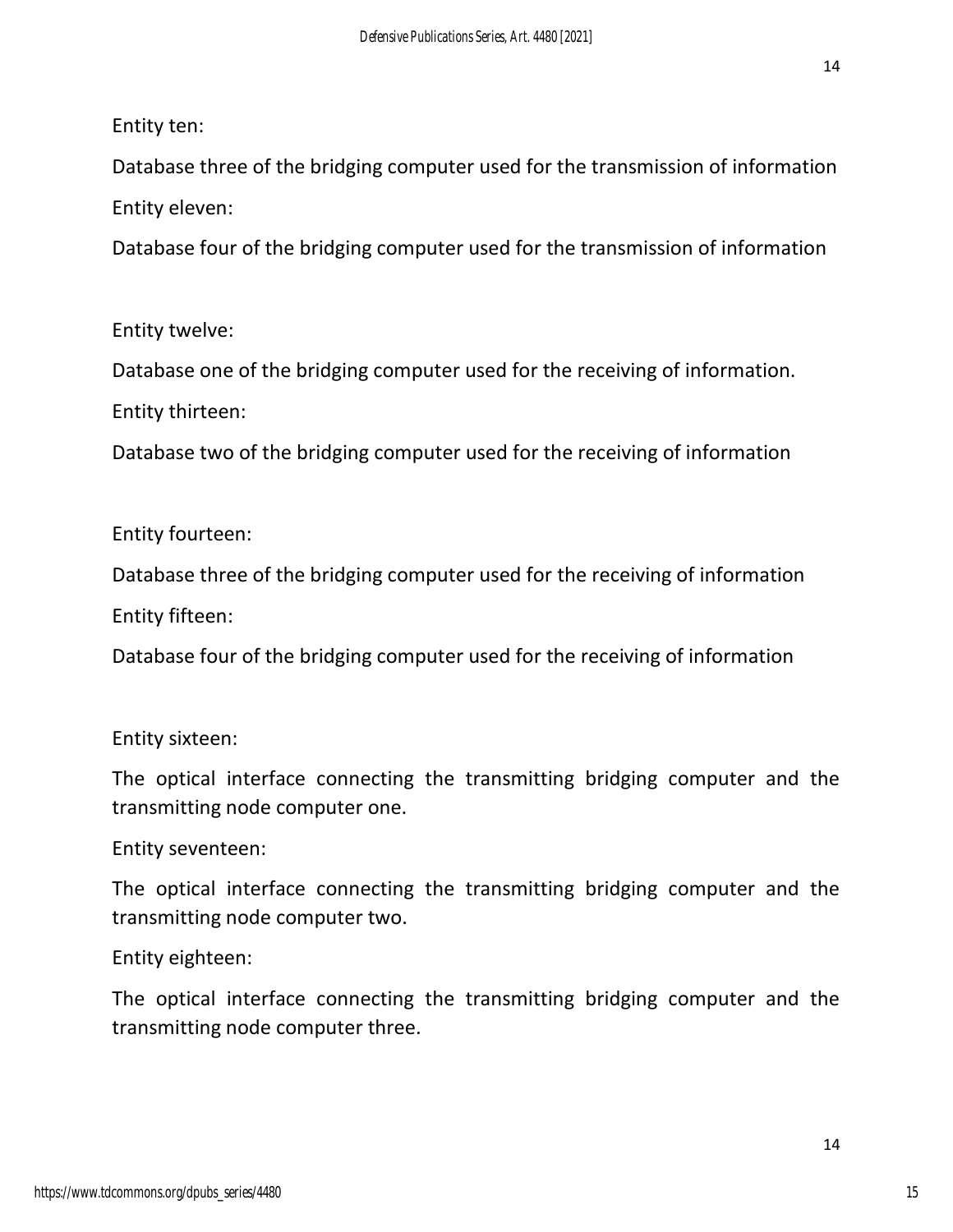Entity nineteen:

The optical interface connecting the transmitting bridging computer and the transmitting node computer four.

Entity twenty:

The optical interface connecting the receiving bridging computer and the receiving node computer one.

Entity: twenty-one

The optical interface connecting the receiving bridging computer and the receiving node computer two.

Entity twenty-two:

The optical interface connecting the receiving bridging computer and the receiving node computer three.

Entity twenty-three:

The optical interface connecting the receiving bridging computer and the receiving node computer four.

Entity twenty-four: The transmitting node computer one Entity twenty-five: The transmitting node computer two Entity twenty-six: The transmitting node computer three Entity twenty-seven: The transmitting node computer four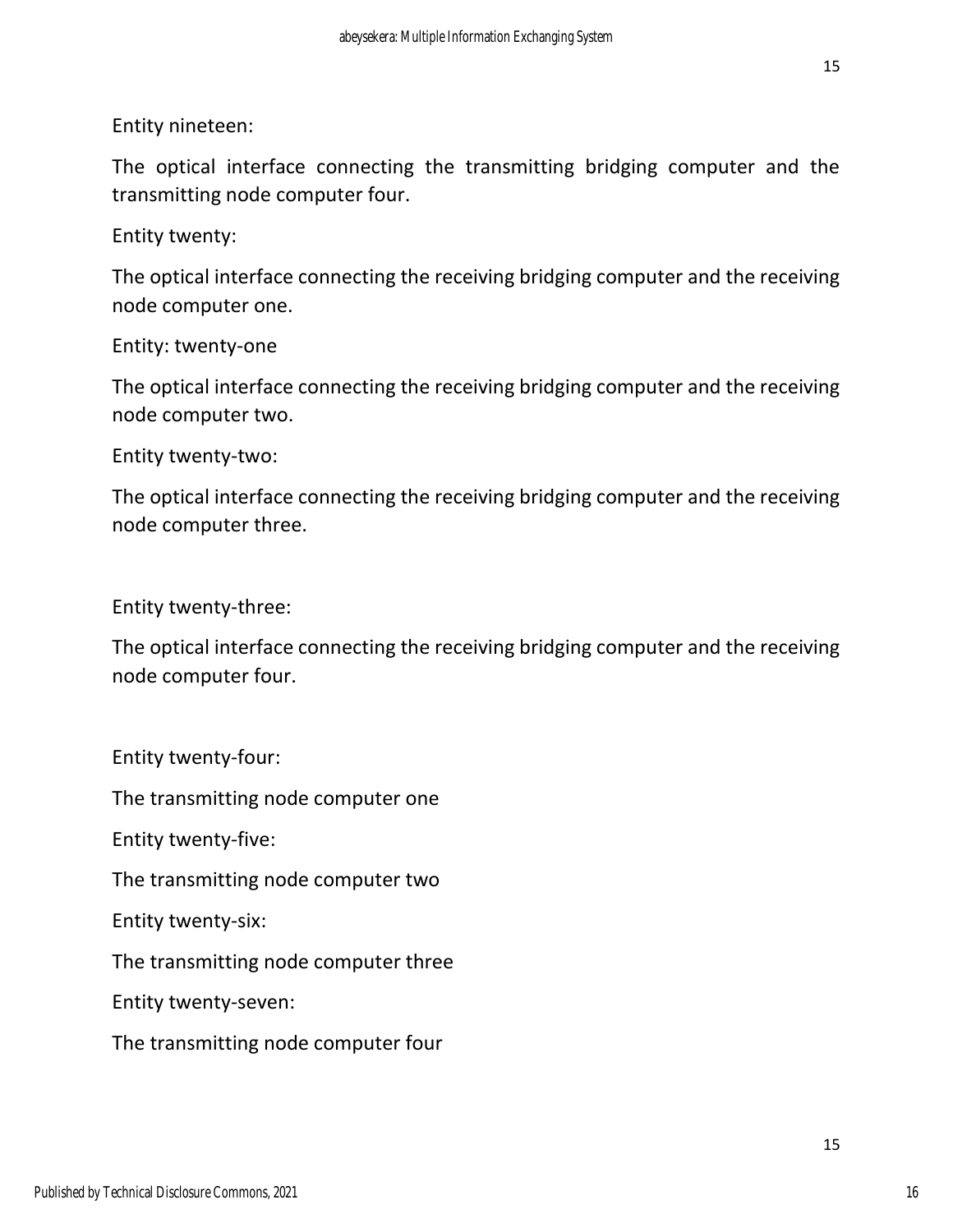Entity twenty-eight: The receiving node computer one Entity twenty-nine: The receiving node computer two Entity thirty: The receiving node computer three Entity thirty-one: The receiving node computer four Entity thirty-two: The transmitting antenna one Entity thirty-three: The transmitting antenna two Entity thirty-four: The transmitting antenna three Entity thirty-five: The transmitting antenna four Entity thirty-six: The receiving antenna one Entity thirty-seven: The receiving antenna two Entity thirty-eight:

The receiving antenna three

Entity thirty-nine:

The receiving antenna four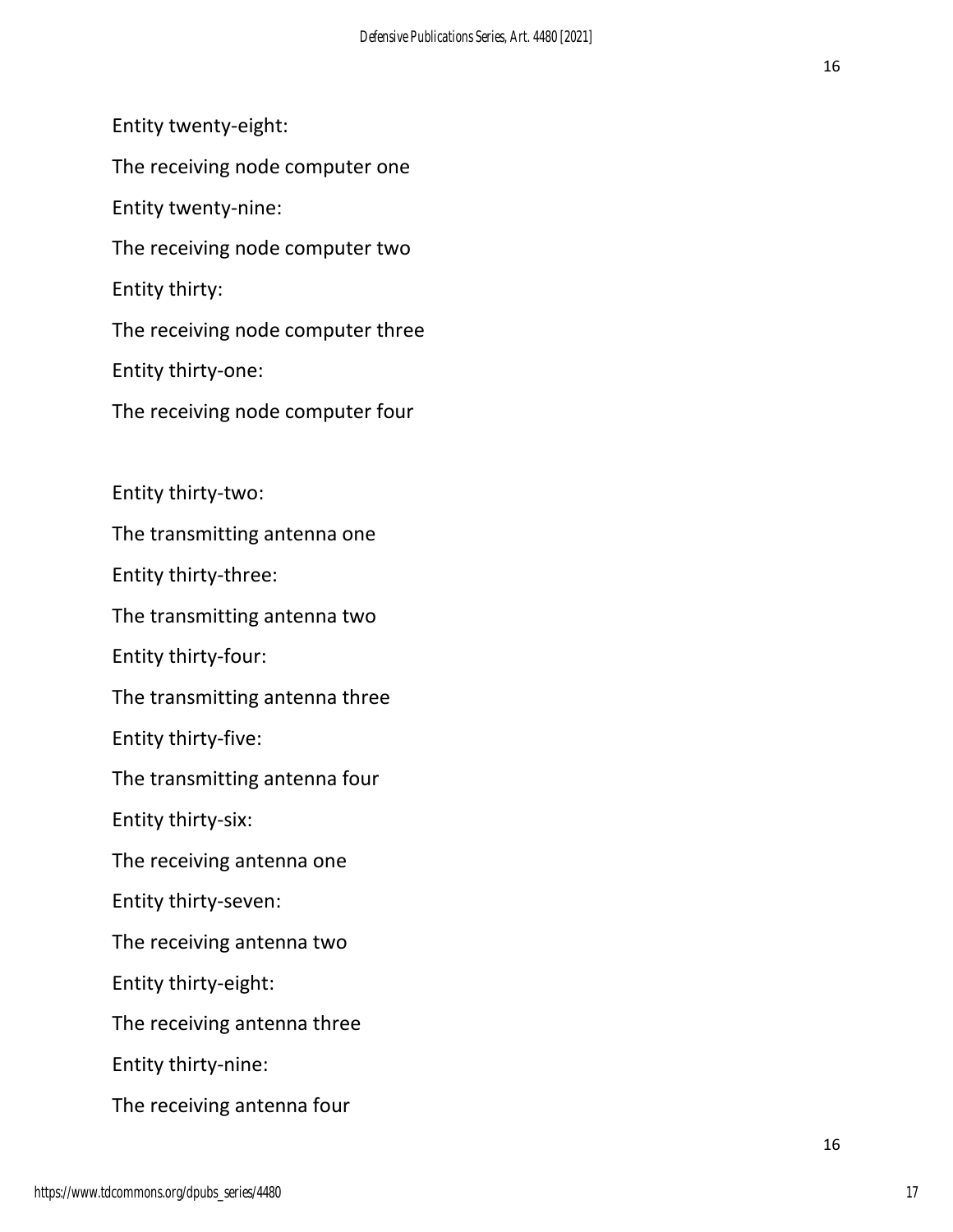• The entities in the structure B (part B)

Entity one:

The main information processing computer.

Entity two:

The database of the main information processing computer which stores the transmitting information.

Entity three:

The database of the main information processing computer which stores the received information.

Entity four:

The optical interface connecting the main information processing computer with the bridging transmitting computer.

Entity five:

The optical interface connecting the main information processing computer with the bridging receiving computer.

Entity six:

The bridging computer used for the transmission of information.

Entity seven:

The bridging computer used for the receiving of information.

Entity eight:

Database one of the bridging computer used for the transmission of information.

Entity nine:

Database two of the bridging computer used for the transmission of information

Entity ten:

Database three of the bridging computer used for the transmission of information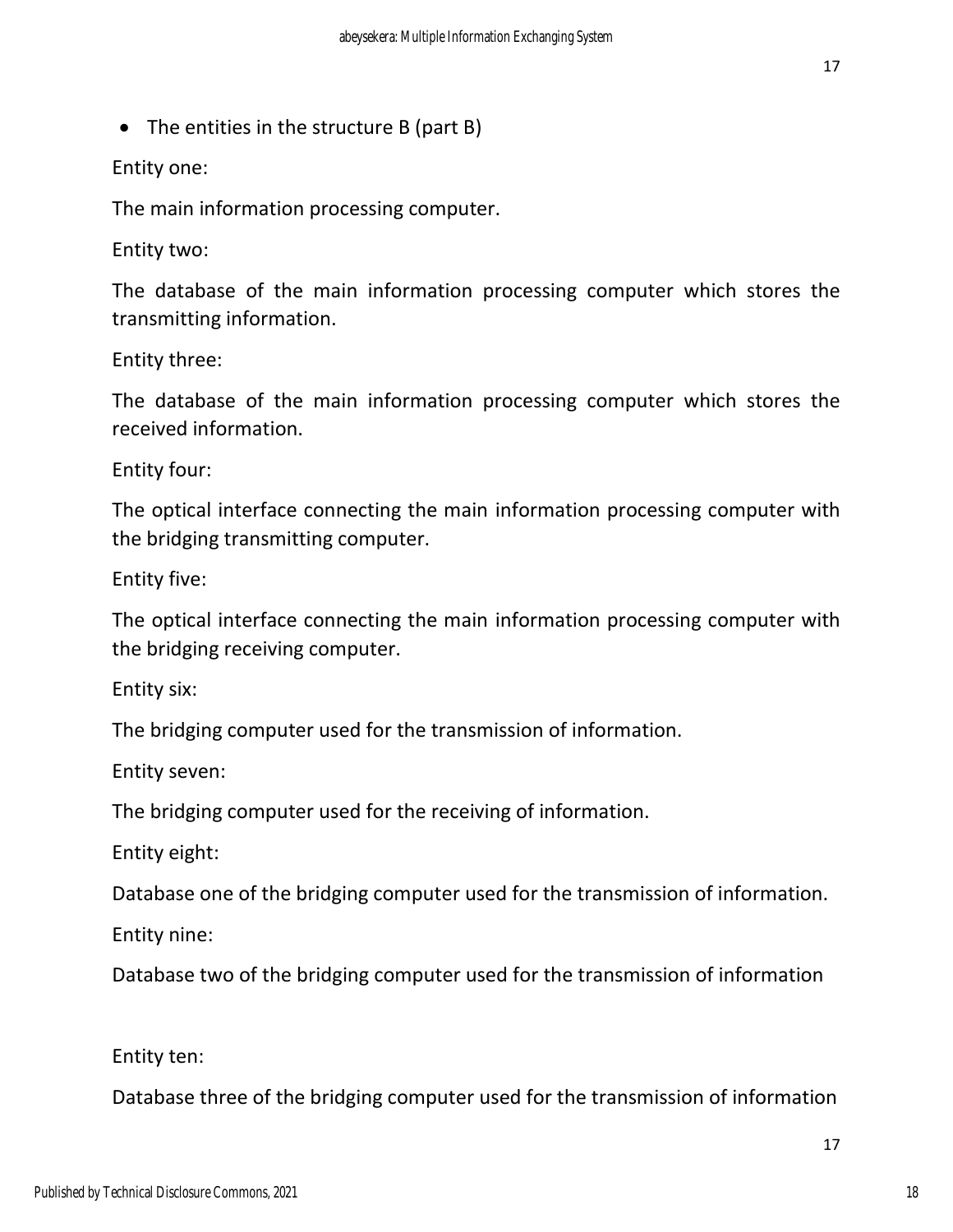#### Entity eleven:

Database four of the bridging computer used for the transmission of information

### Entity twelve:

Database one of the bridging computer used for the receiving of information. Entity thirteen:

Database two of the bridging computer used for the receiving of information

### Entity fourteen:

Database three of the bridging computer used for the receiving of information Entity fifteen:

Database four of the bridging computer used for the receiving of information

#### Entity sixteen:

The optical interface connecting the transmitting bridging computer and the transmitting node computer one.

#### Entity seventeen:

The optical interface connecting the transmitting bridging computer and the transmitting node computer two.

#### Entity eighteen:

The optical interface connecting the transmitting bridging computer and the transmitting node computer three.

#### Entity nineteen:

The optical interface connecting the transmitting bridging computer and the transmitting node computer four.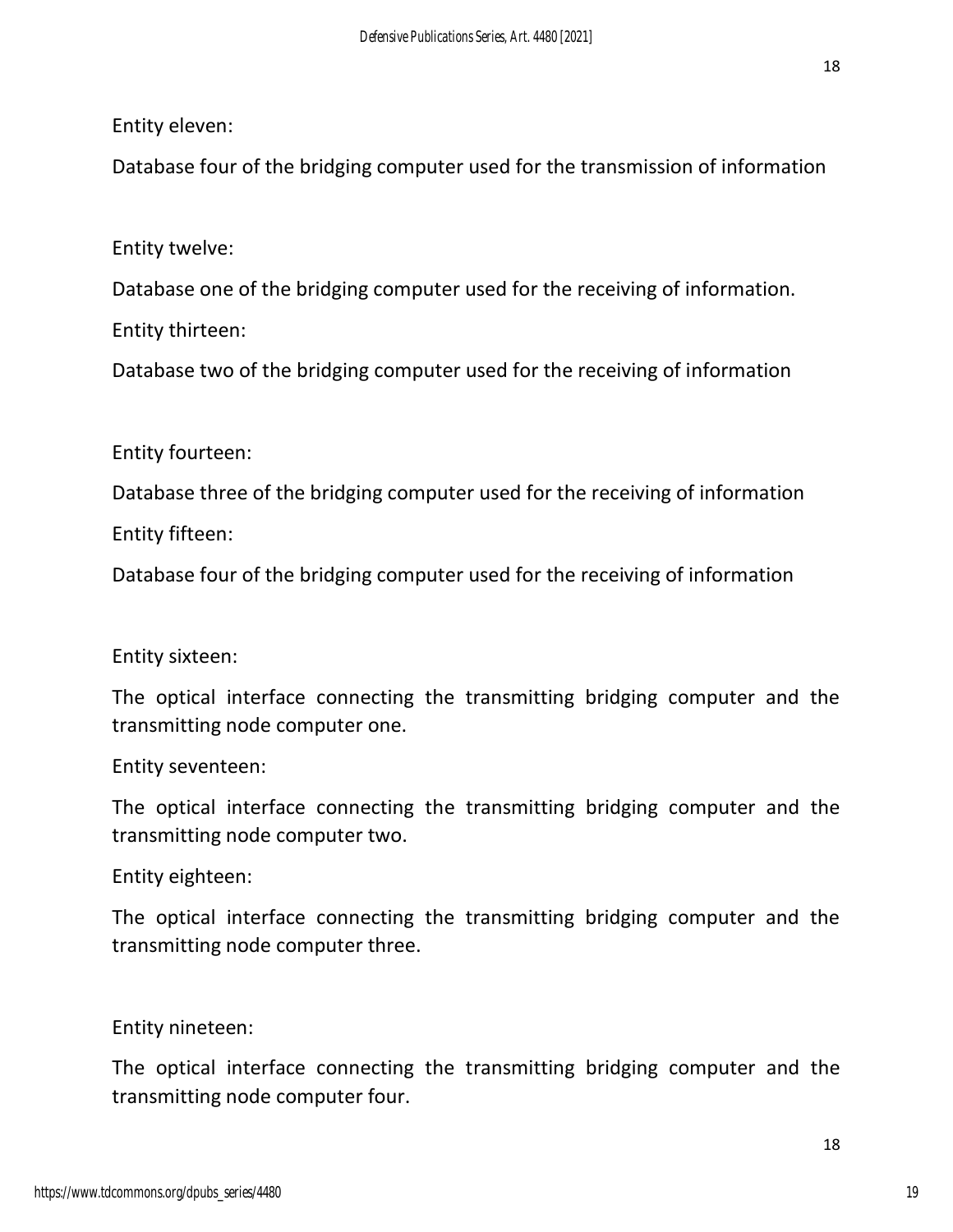Entity twenty:

The optical interface connecting the receiving bridging computer and the receiving node computer one.

Entity: twenty-one

The optical interface connecting the receiving bridging computer and the receiving node computer two.

Entity twenty-two:

The optical interface connecting the receiving bridging computer and the receiving node computer three.

Entity twenty-three:

The optical interface connecting the receiving bridging computer and the receiving node computer four.

Entity twenty-four:

The transmitting node computer one

Entity twenty-five:

The transmitting node computer two

Entity twenty-six:

The transmitting node computer three

Entity twenty-seven:

The transmitting node computer four

Entity twenty-eight:

The receiving node computer one

Entity twenty-nine:

The receiving node computer two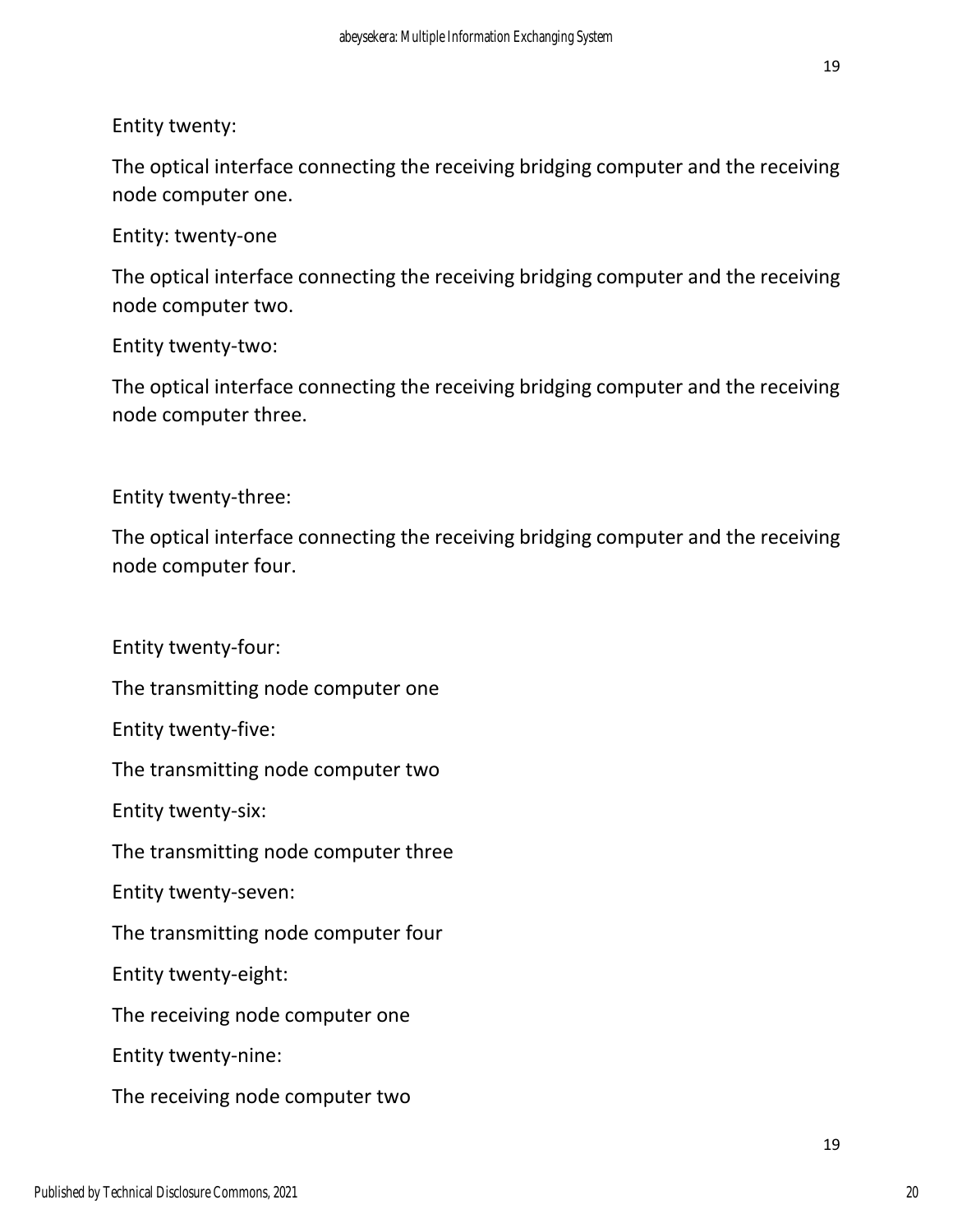Entity thirty:

The receiving node computer three

Entity thirty-one:

The receiving node computer four

Entity thirty-two:

The transmitting antenna one

Entity thirty-three:

The transmitting antenna two

Entity thirty-four:

The transmitting antenna three

Entity thirty-five:

The transmitting antenna four

Entity thirty-six:

The receiving antenna one

Entity thirty-seven:

The receiving antenna two

Entity thirty-eight:

The receiving antenna three

Entity thirty-nine:

The receiving antenna four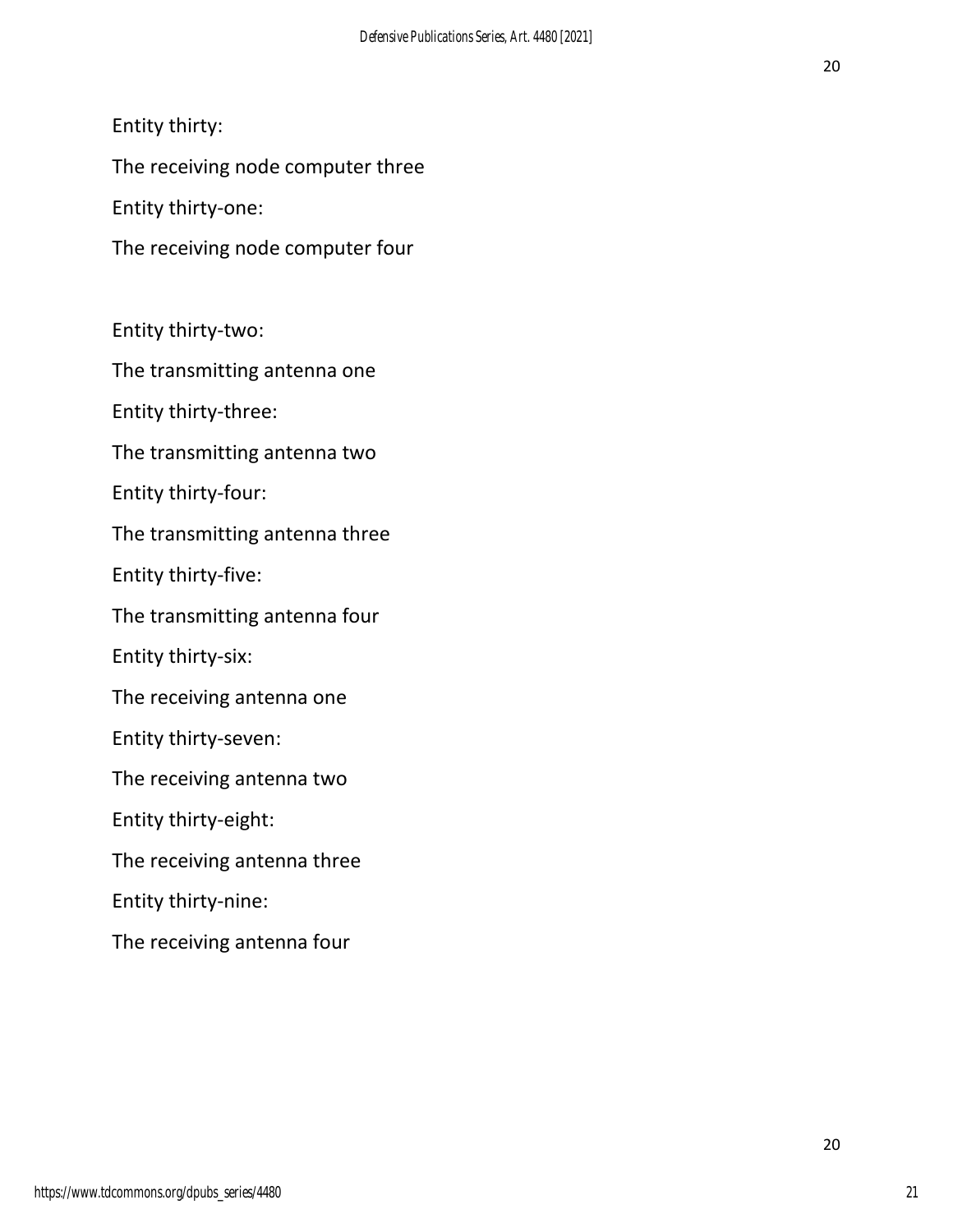## The general requirements for the method

#### Requirement one:

The two structures equipped with highly directional antennas needs to be positioned line of sight with each other in order to exchange information.



As given by the diagram the two structures are positioned in a way that they are in a line-of-sight arrangement with each other. (Including the antennas of the two structures)

#### Requirement two:

All the antennas used in this method (both transmitting and receiving) are highly directional.

#### Requirement three:

Each structure should be structured into two parts. One part is allocated to structurally position the four evenly placed transmitting antennas. and the other part is allocated to structurally position the four evenly placed receiving antennas. This is described in the below diagrams. The yellow blocks represent the antennas.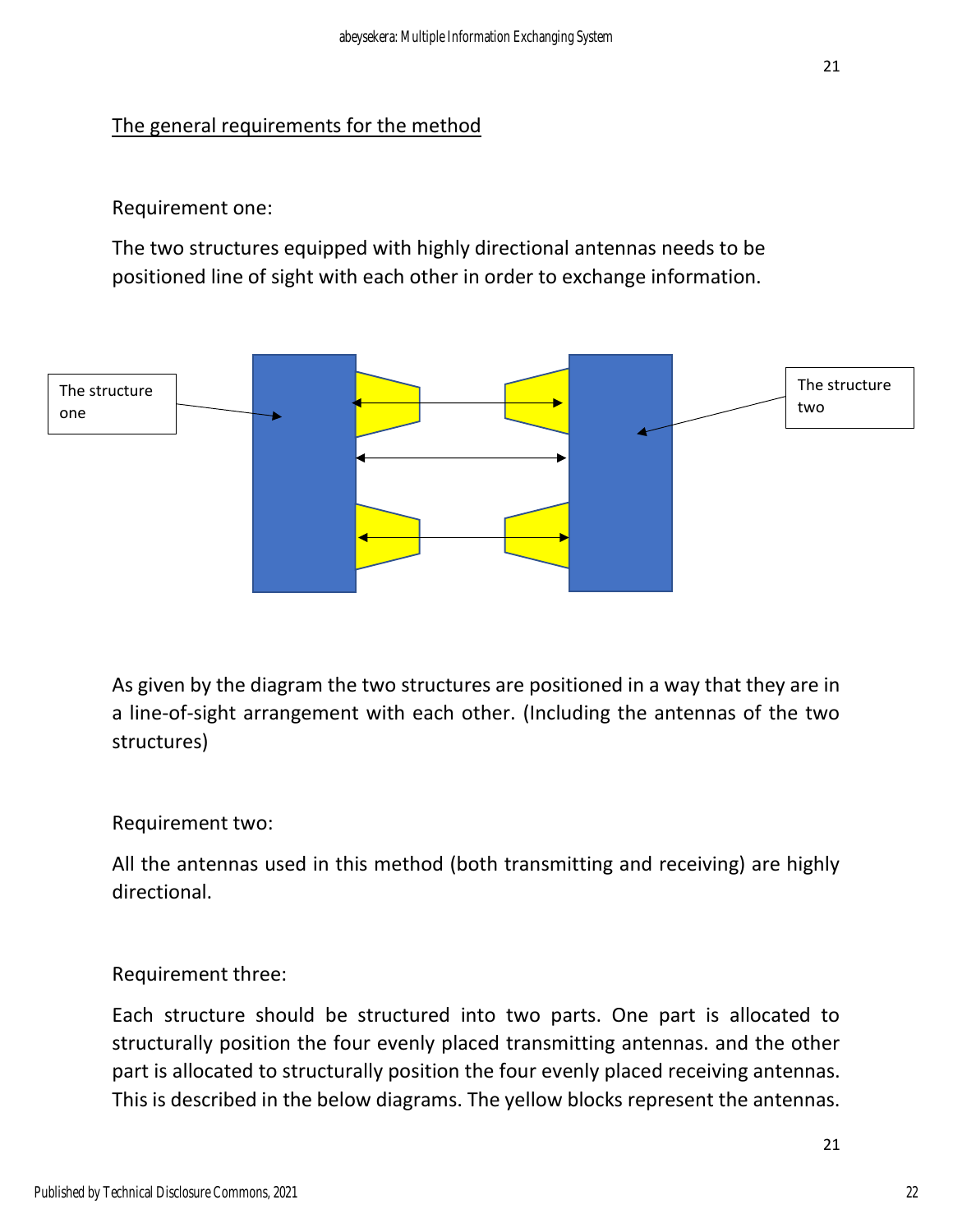• The structure A



• the structure B



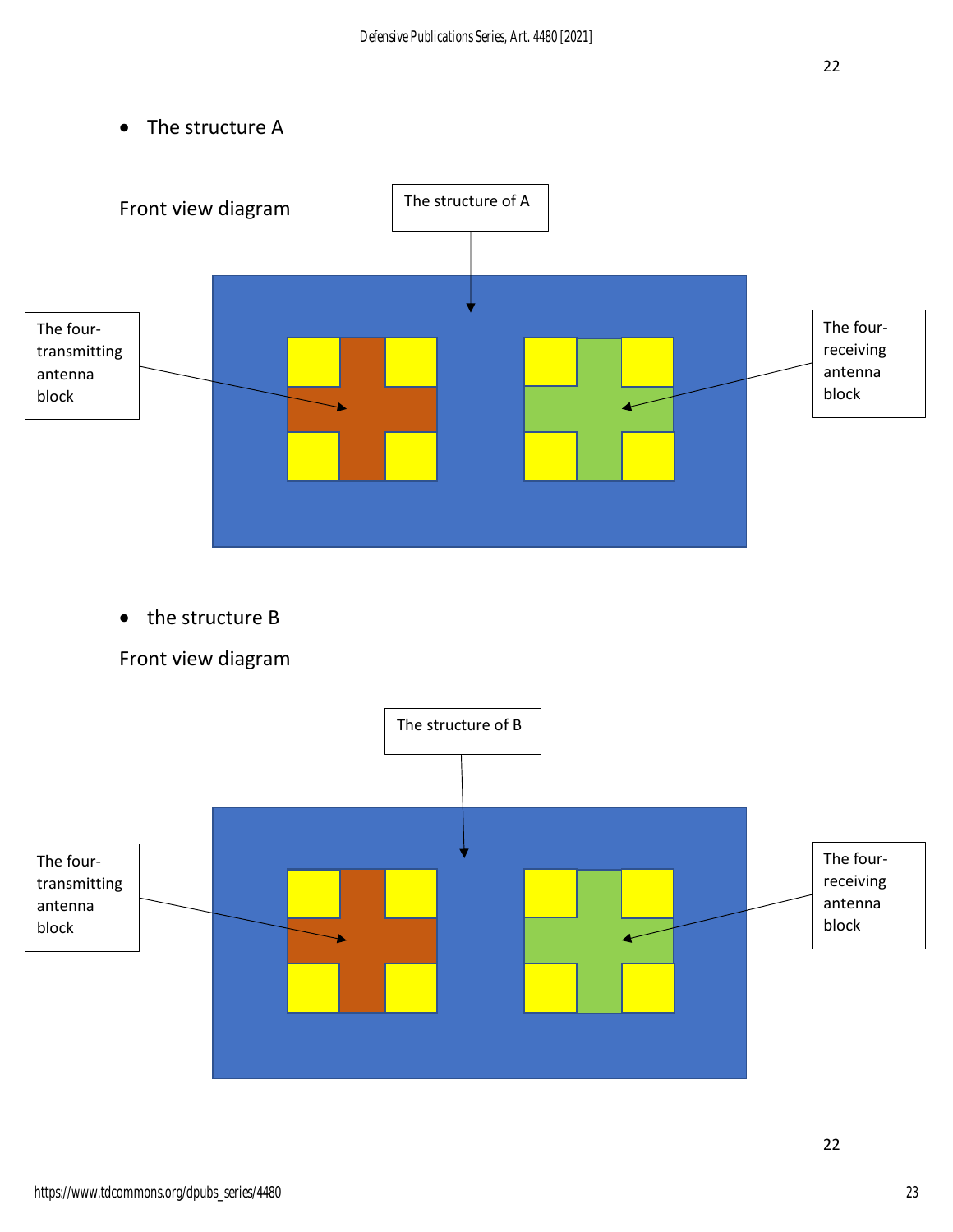# The top view of structure A



23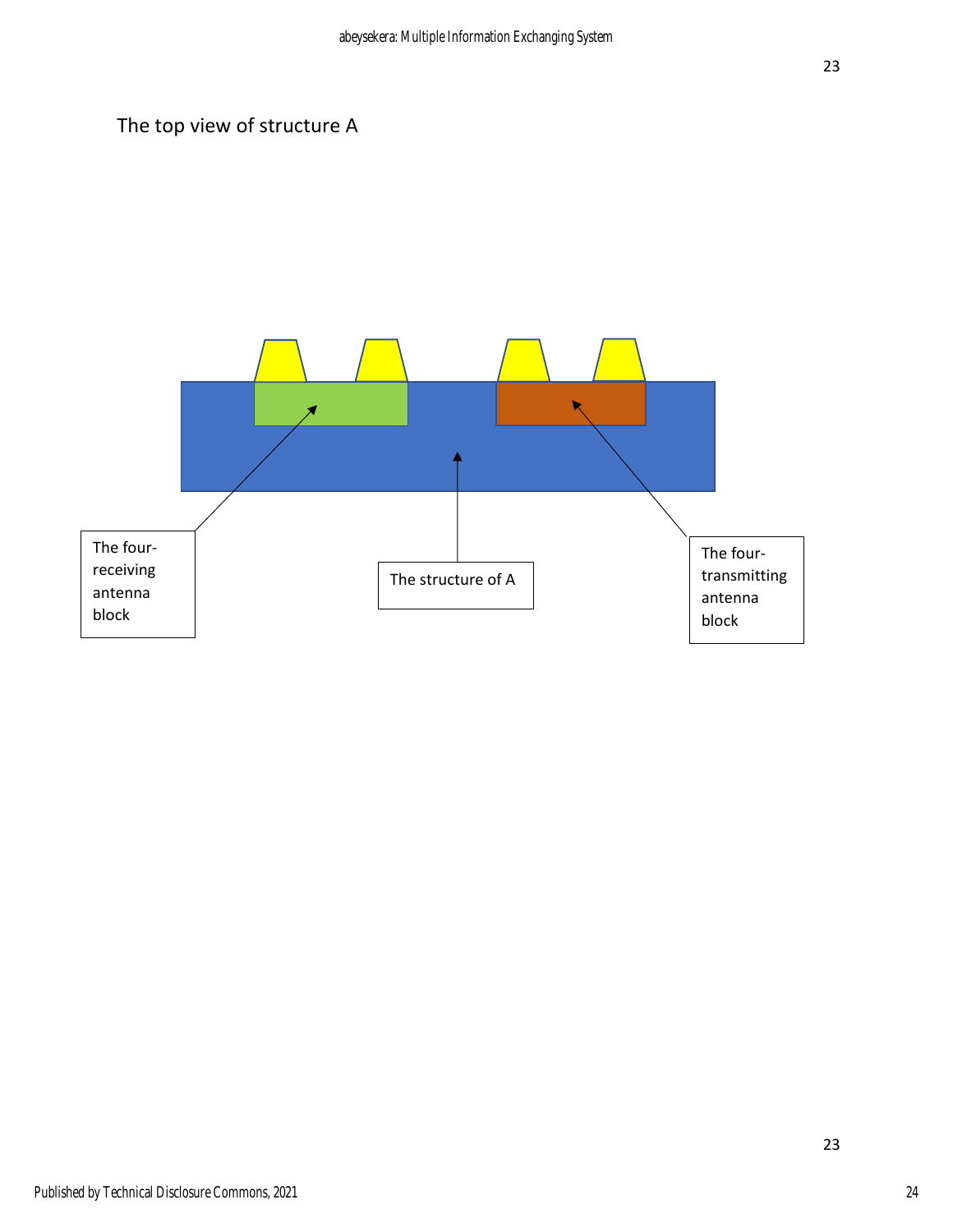# The top view of structure B

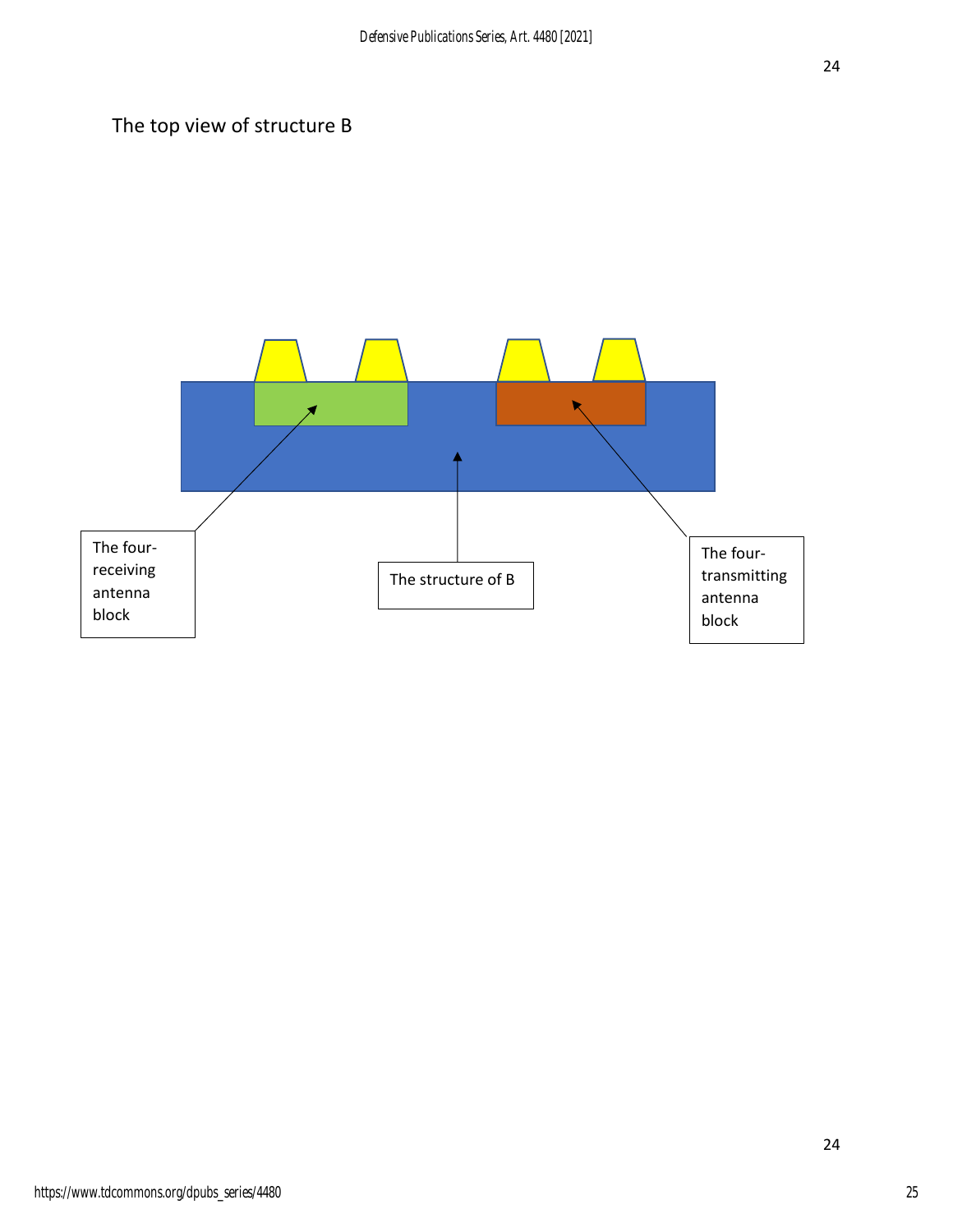The configuration diagram when both structures are positioned to receive and transmit information.

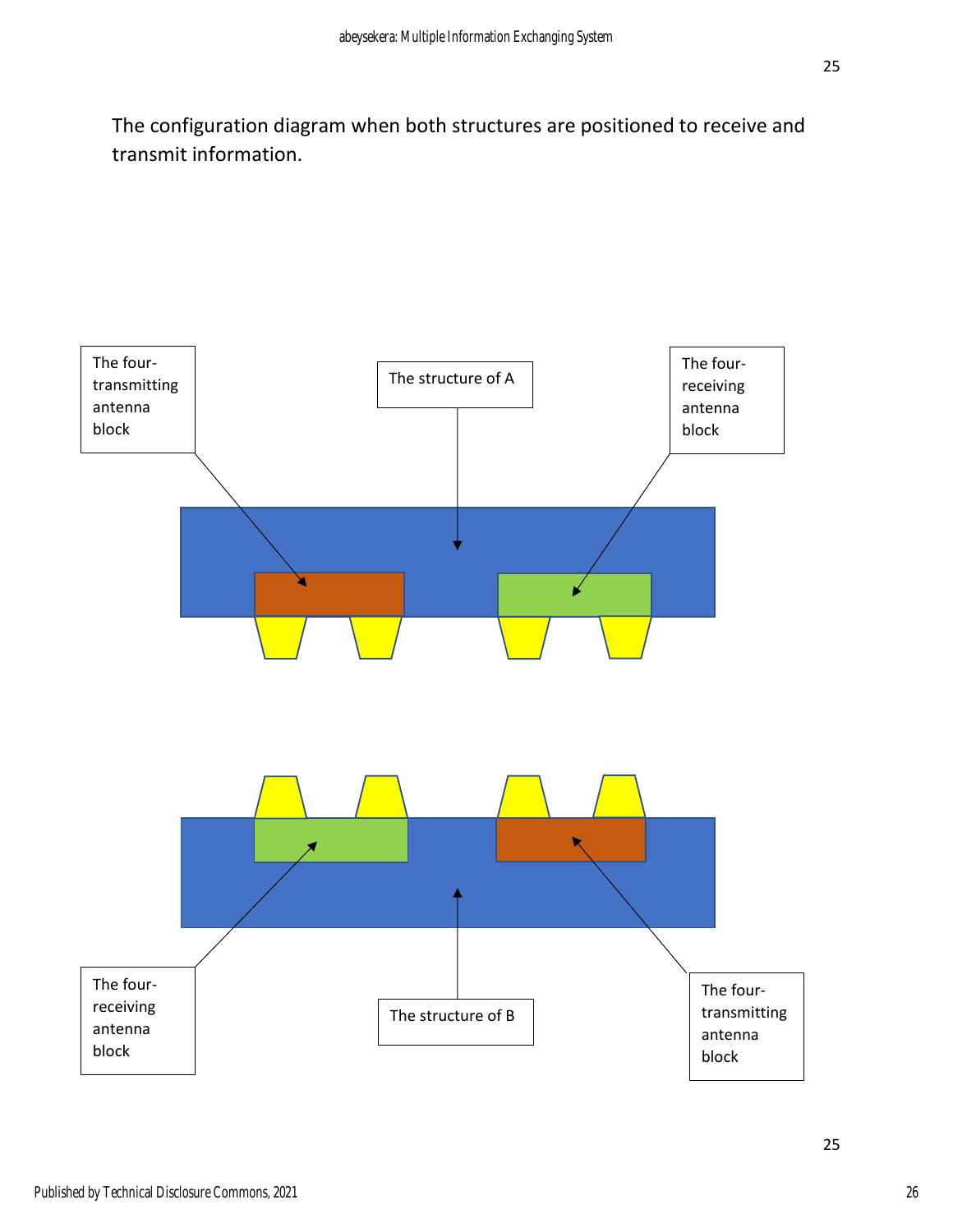## Requirement four:

The above described two structures that faces each other in a line-of-sight configuration, should have their antennas evenly and adequately spaced apart, so that when one of the transmitting antennas transmit a radio signal, only one of the receiving antennas of the other structure should be able to pick that signal strongly along its radiating axis.

this is given by the diagram below.



https://www.tdcommons.org/dpubs\_series/4480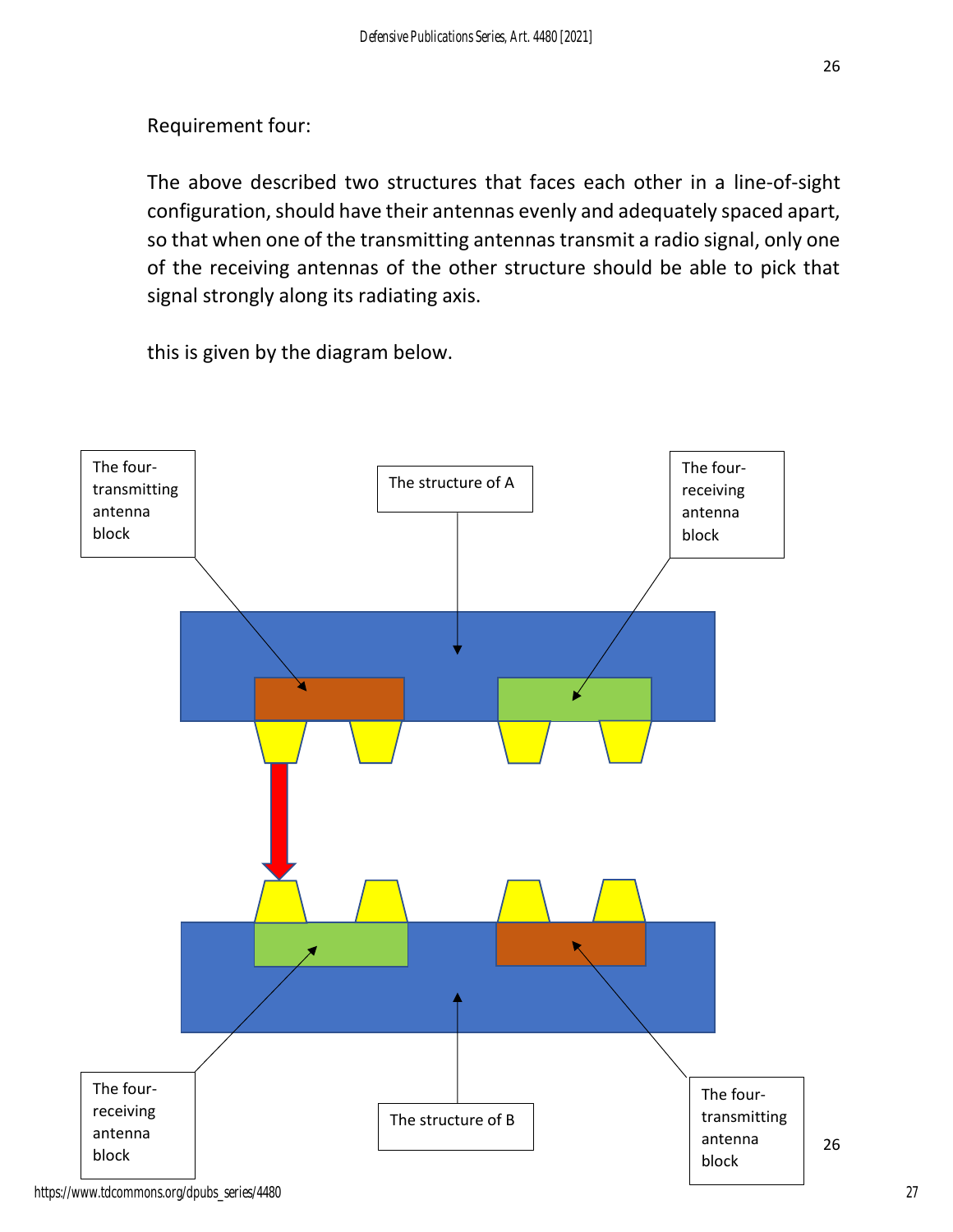The information transfer process involves two variations. They are given below.

Variation one:

Only one information transmitting antenna will be active at a particular instance while all other information transmitting antennas are inactive.

## Variation two:

Any combination of information transmitting antennas will be active at a particular instance.

• The descriptions of the two variations are given below.

Variation one:

Only one information transmitting antenna will be active at a particular instance while all other information transmitting antennas are inactive.

: in this variation the two structures are positioned in 3d space as described in the general requirements for the method. Only one of the information transmitting antennas will be active during a particular instance. All other information transmitting antennas will be inactive during that instance. All the information receiving antennas at the other information receiving end (the other structure), will be active and will be constantly monitoring to detect a strong radio signal (strong -intense radiation). This system consists of four transmitting antennas and four receiving antennas for each structure. Therefore, during a particular instance, one of four transmitting antennas will become active an transmit information. At the other end (information receiving end), all the four receiving antennas are active and constantly monitoring for the detection of a strong radio signal (strongintense radiation). Even though all the four receiving antennas are active and monitoring for a strong radio signal, only one of them will get a strong-intense radio signal at a given instance. This is due to the fact that only one of four transmitting antennas will be transmitting a stream of information at a given

28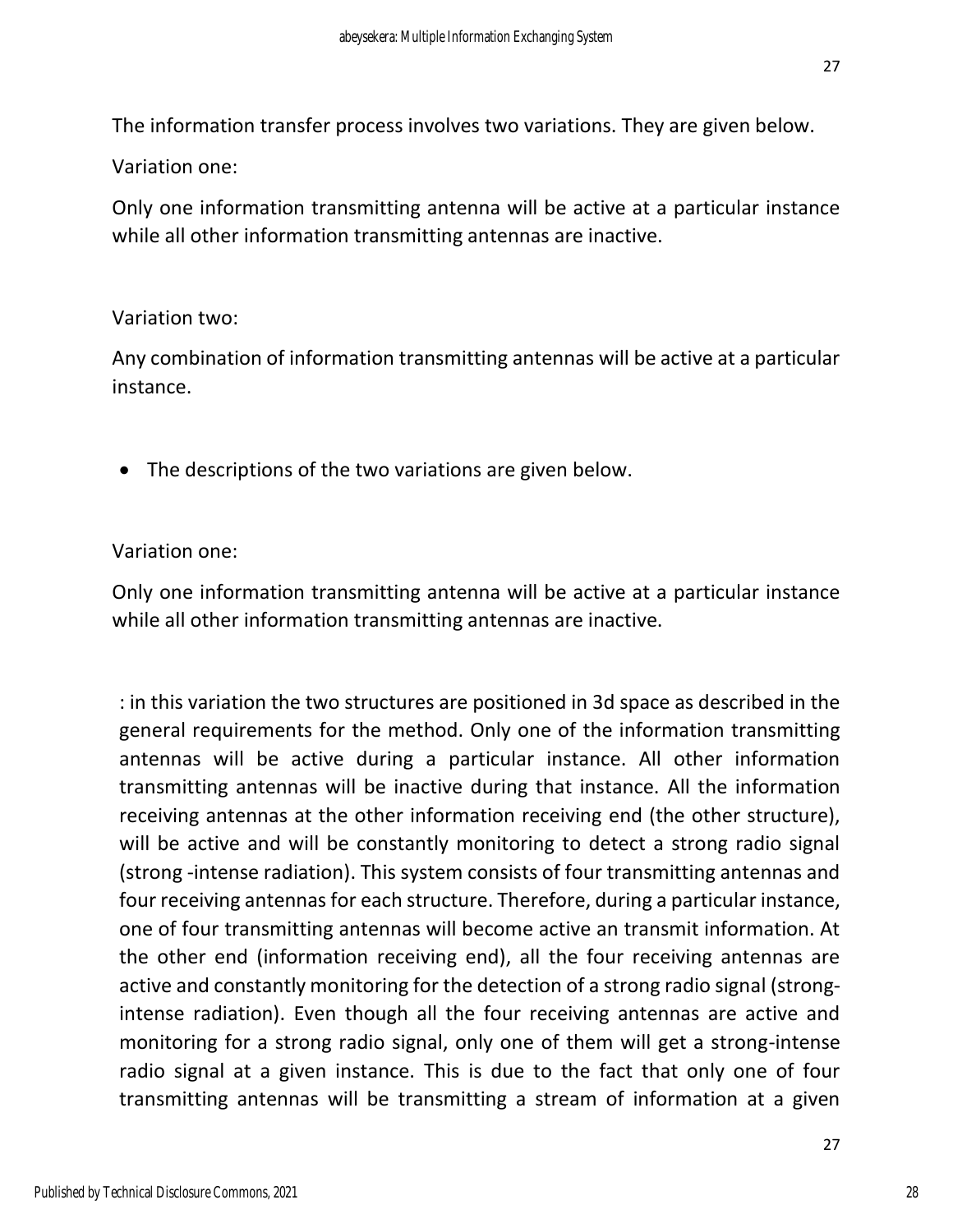28

instance of time. When such an antenna transmits the information in the form of a highly directional radio waves (directly in the direction of the facing receiving antenna), the receiving antenna at the other end which is directly receive that highly directional radio waves. (The information stream) This single antenna transmission process is given by the diagram below for one of the transmitting antennas and for the corresponding receiving antenna.

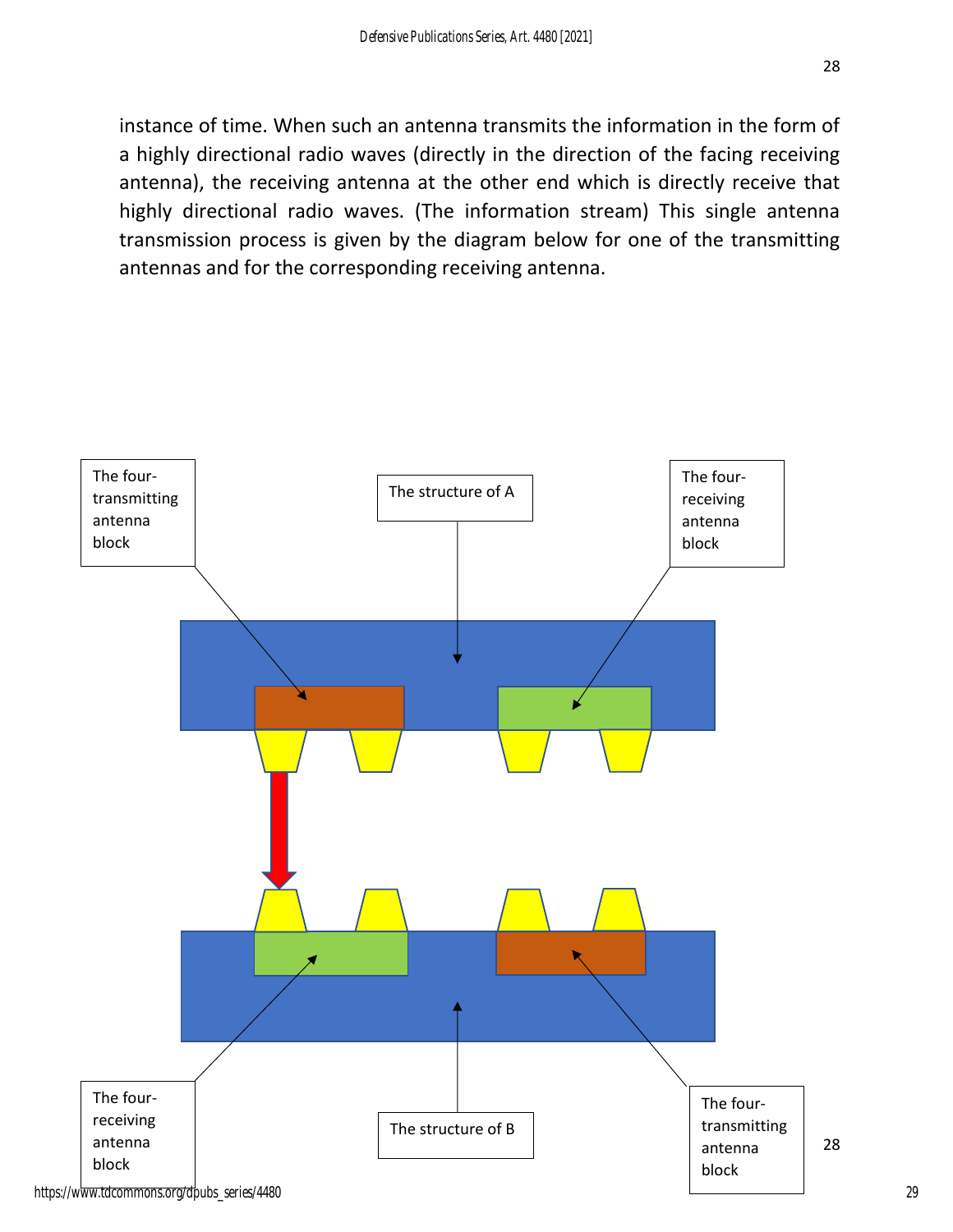• In this variation the information is encoded in the following manner.

Since its one of four antennas that will transmit an information unit at a given instance, there will be four information representing states in a given unit.

## Variation two:

Any combination of information transmitting antennas will be active at a particular instance.

: In this variation in this variation the two structures are positioned in 3d space as described in the general requirements for the method. In addition to the general requirements method, this variation also includes radio waves propagation space surrounding channels between all the antennas that are facing each other. This enhanced configuration is given by the diagrams below. The grey cylindrical areas represent the radio waves propagation space surrounding channels between all the antennas that are facing each other. In this configuration the highly directional radio waves that propagates are enclosed by channels. These enclosed channels will enable the waves to propagate through them while preventing each wave propagation interfering with other propagating waves. Thereby a particular enclosed channel will allow only one particular wave to propagate through that channel.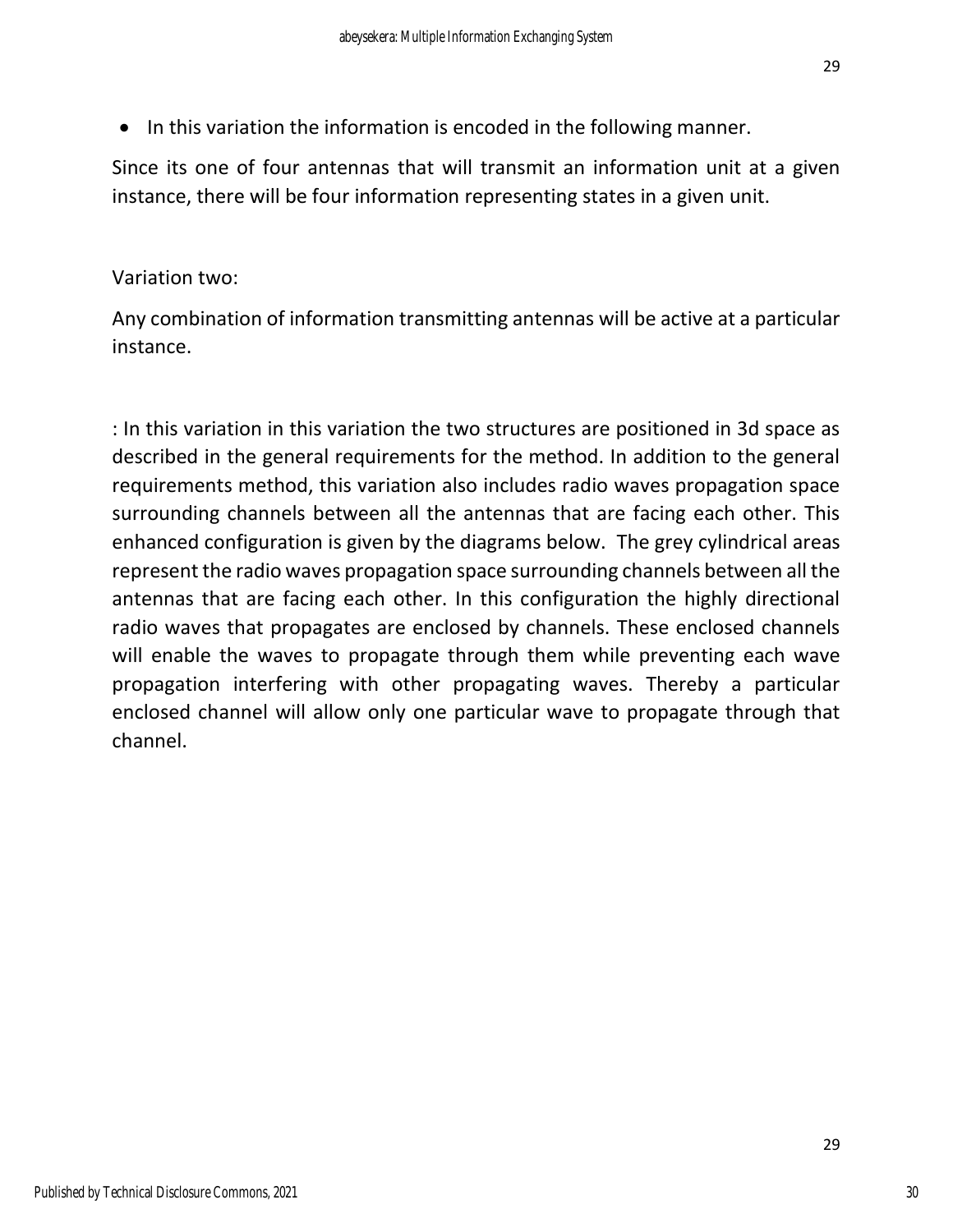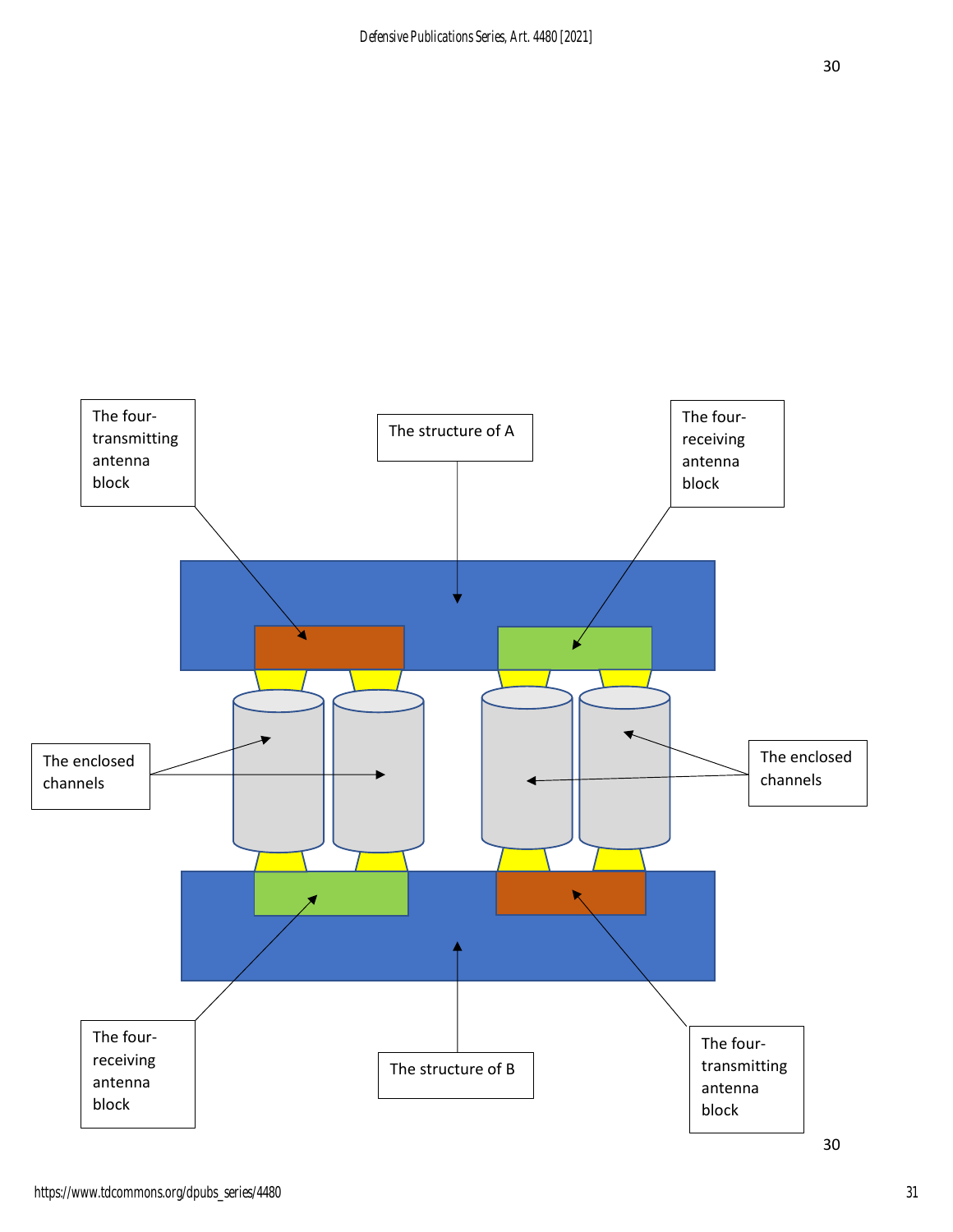• In this variation any combination of waves can simultaneously transmit to the receiving end. Since there are four transmitting antennas in this configuration, there are in total sixteen possible combinations possible. That is there are a total of sixteen different ways in which the transmitting antenna array could transmit information in thee form of radio waves.

• The general information transfer mechanisms for variation one is described below. The information transfer happens between the structure A and the structure B. structure A will transmit the information as a stream of bits and the structure B will receive the information as a stream of bits.

Mechanism one:

The main information processing computer prepares the information needed to be transmit to the structure B. Since there are four transmitting antennas that transmit information (only one at a time), there need to have four different categories of information streams – one for each antenna. The information transmission happens during a pre-configured amount of time and the size of the information bitstream is also of a known pre-configured length. The four categories information bitstreams are given below.

Information bitstream category one:

The information bitstream the antenna one should transmit during the transmission time.

32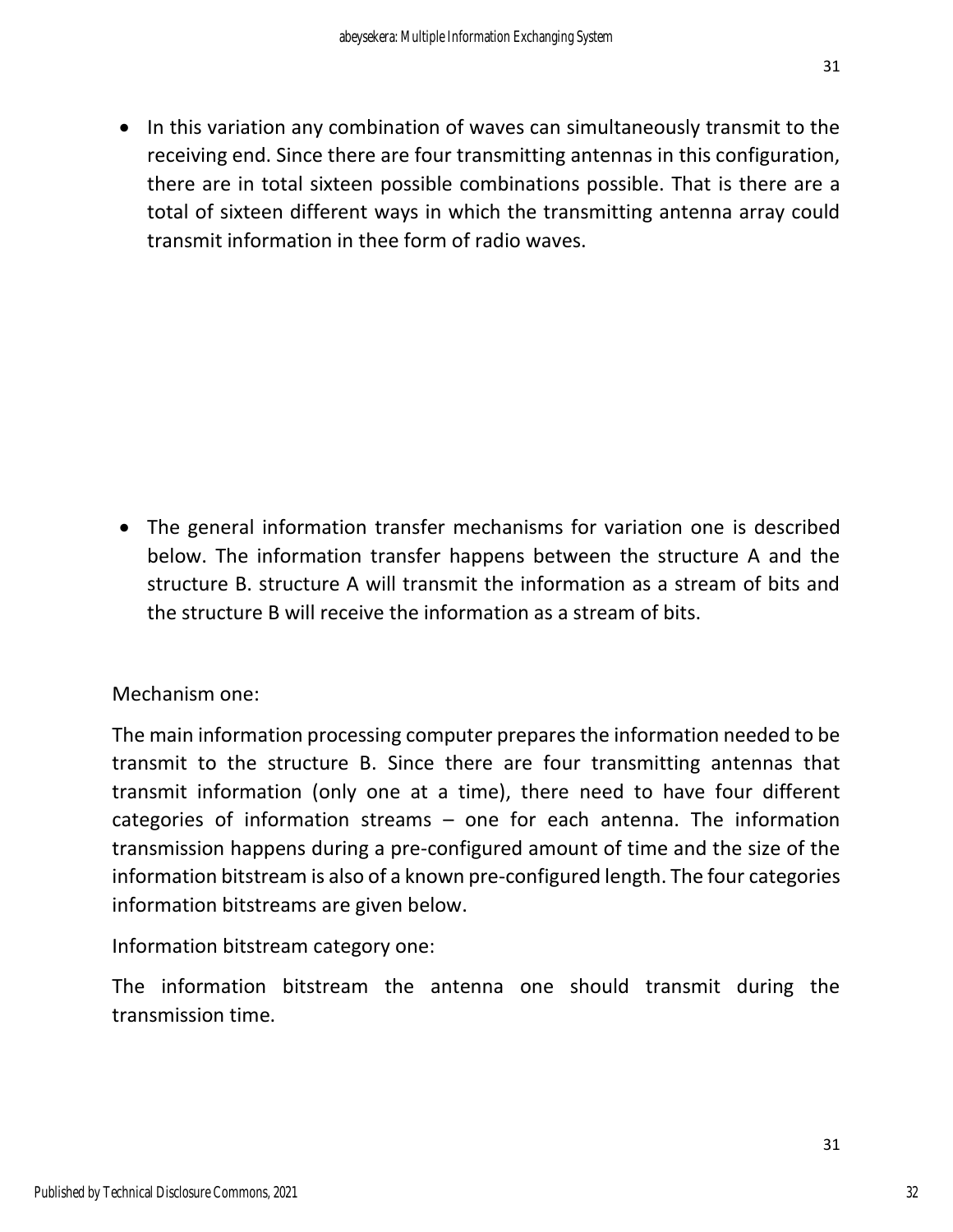32

Information bitstream category two:

The information bitstream the antenna two should transmit during the transmission time.

Information bitstream category three:

The information bitstream the antenna three should transmit during the transmission time.

Information bitstream category four:

The information bitstream the antenna four should transmit during the transmission time.

• The entity in the structure A's system which is involved in this mechanism is highlighted in dark purple color in the diagram below.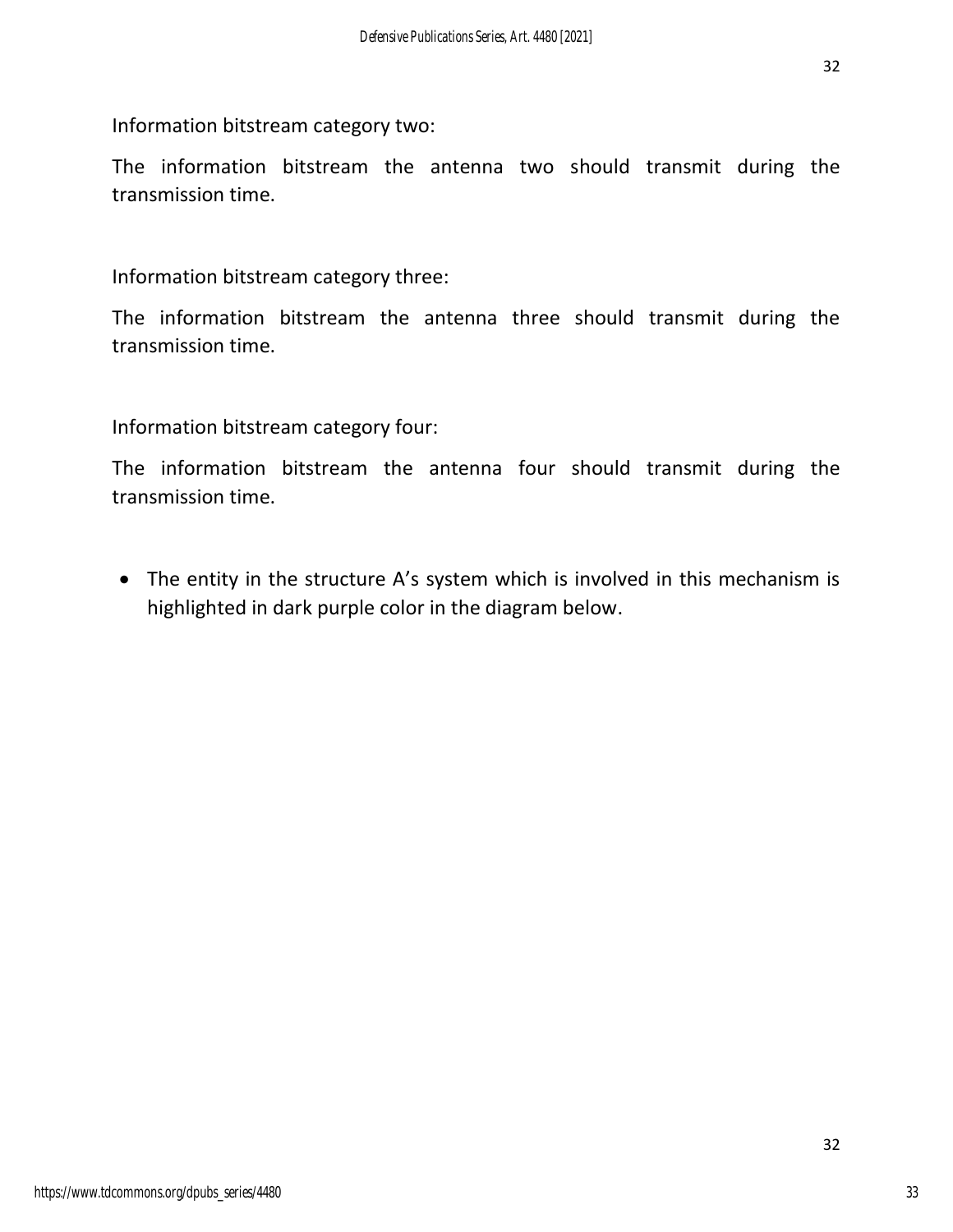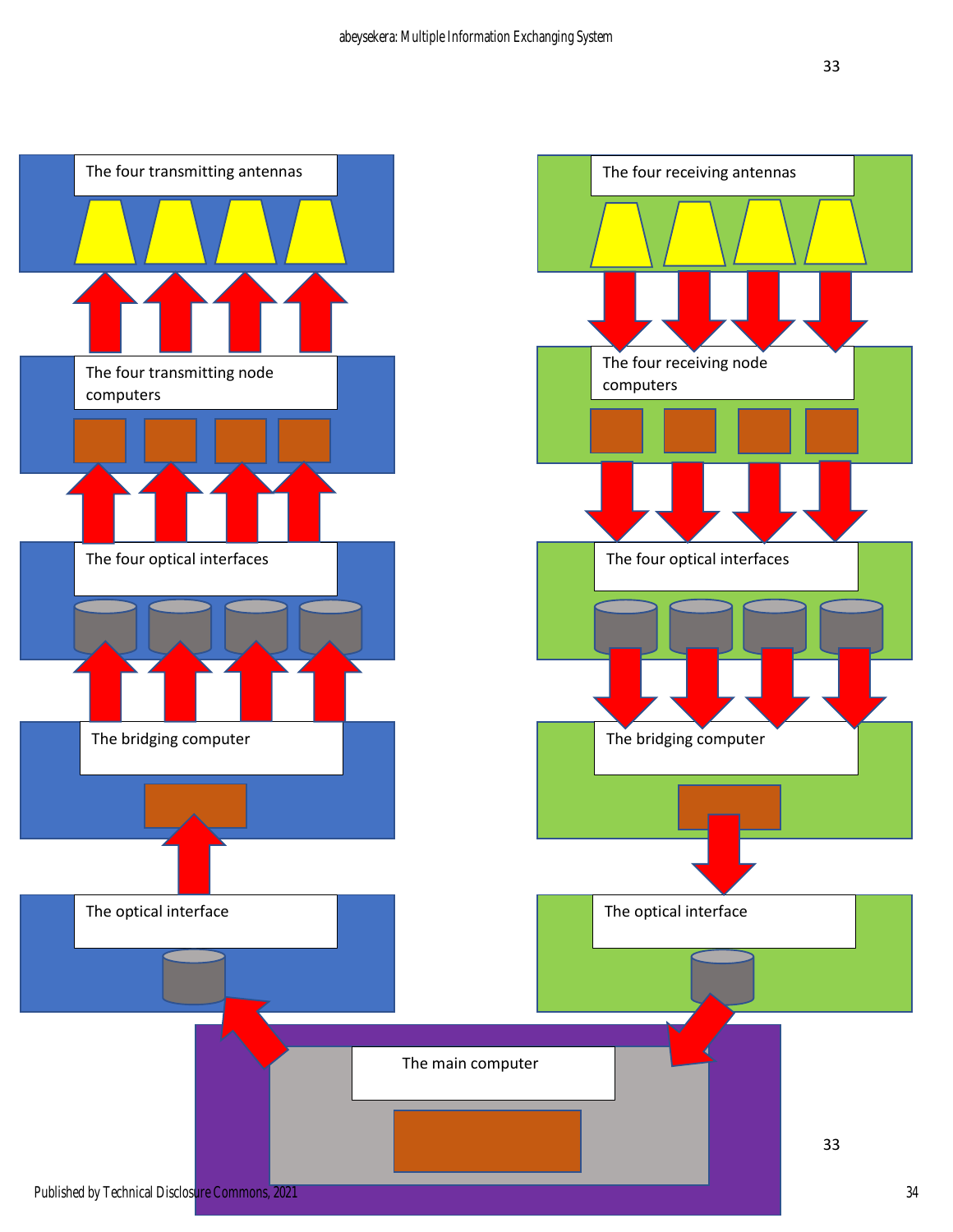Mechanism two:

The main information processing computer will send transfer these four categories of information to the bridging computer used for the transmission process via the optical interface during a pre-configured amount of time. The optical interface in transferring this information streams categories, will function as described in the procedure set- in the entity type six - in the entity types that are utilized in the method.

The entities that are involved in this mechanism are highlighted in dark purple color in the diagram below.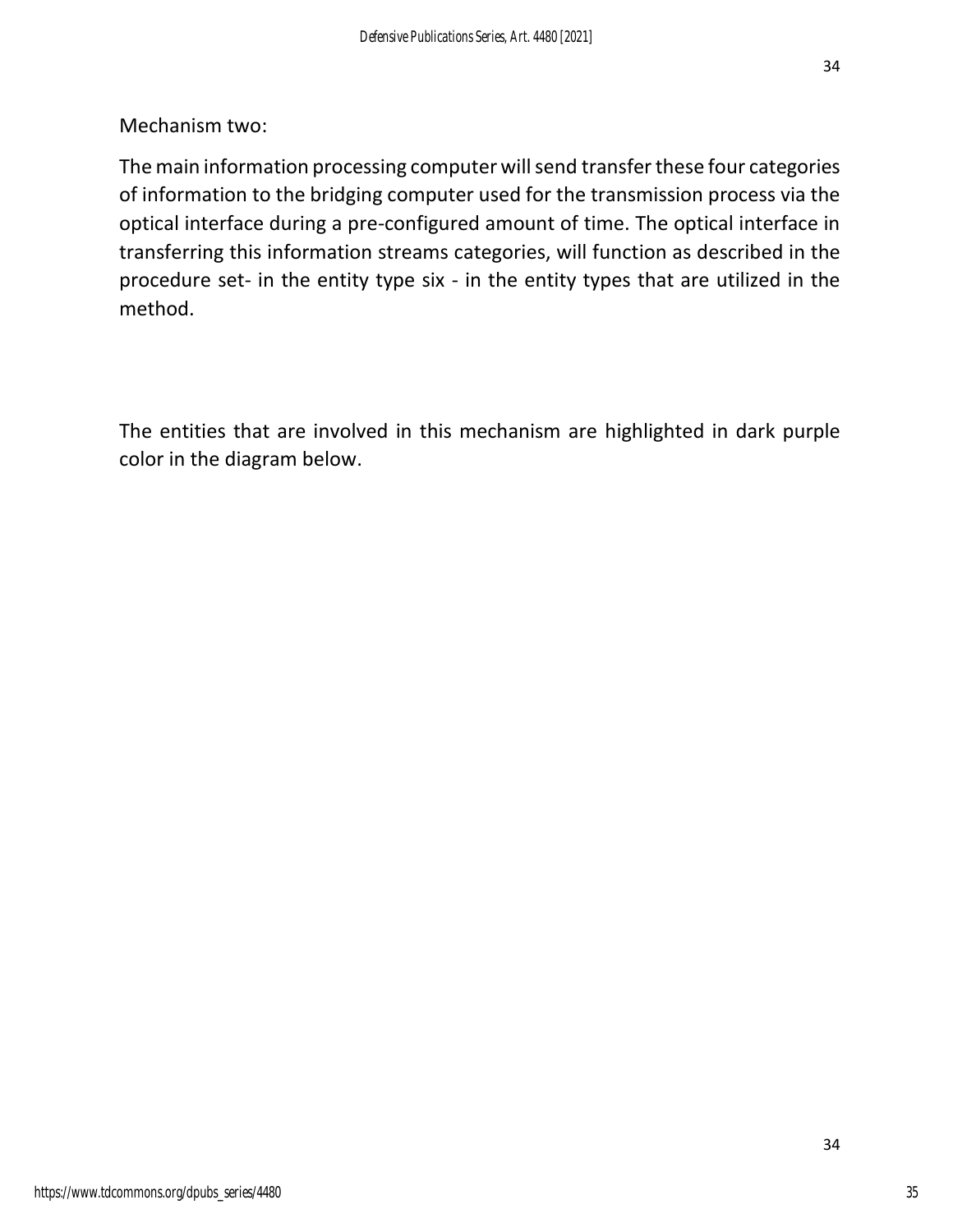![](_page_35_Figure_2.jpeg)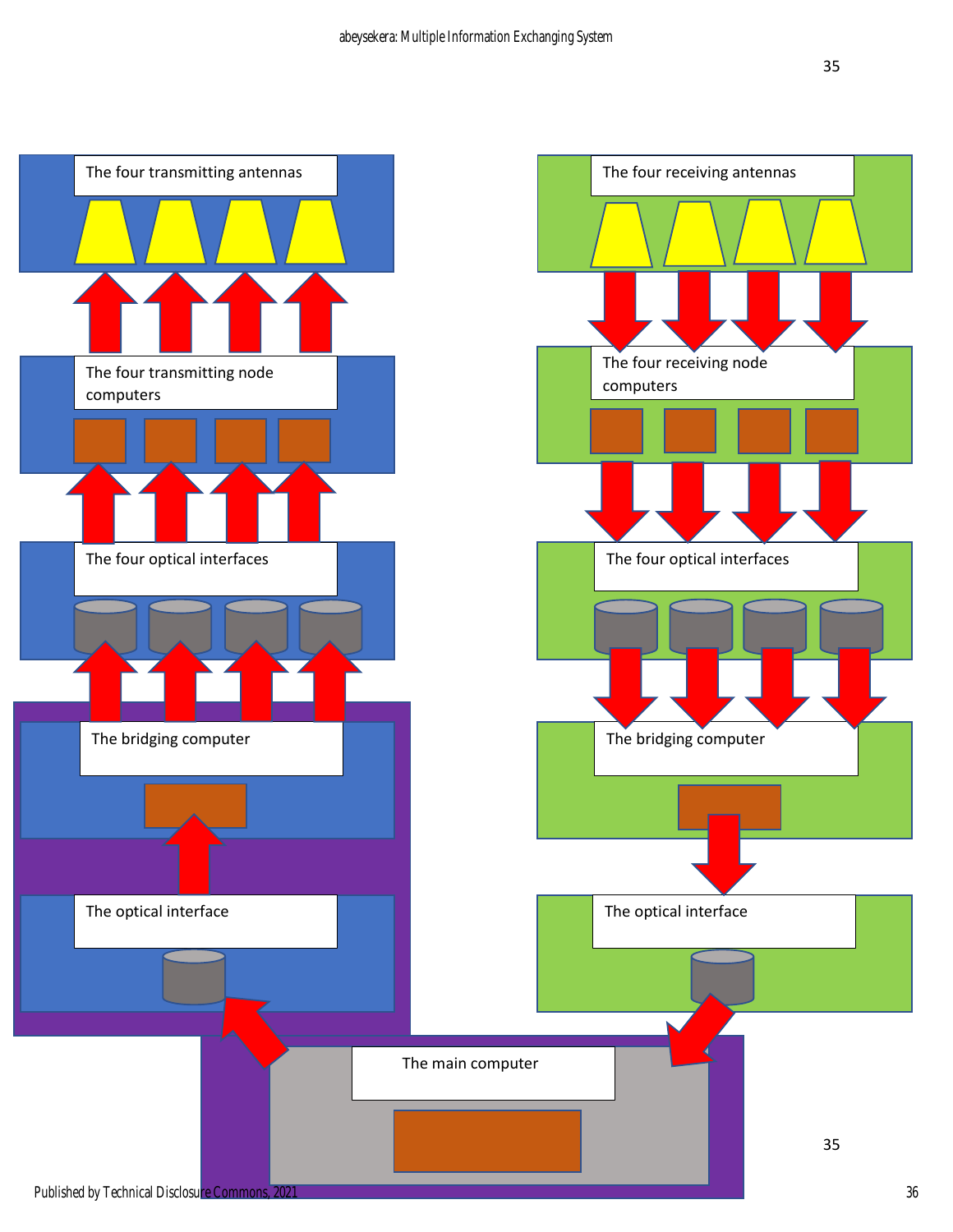The mechanism three:

The bridging computer used in transmission will transfer the four categories of information bit streams to the four transmitting node computers during a preconfigured amount of time. The transmission occurs via four optical interfaces. The information stream categories transferring procedure is structured like below.

Transfer procedure one:

The information stream that is allocated for the antenna one will be transferred to the node computer one via the optical interface one.

Transfer procedure two:

The information stream that is allocated for the antenna two will be transferred to the node computer two via the optical interface two.

Transfer procedure three:

The information stream that is allocated for the antenna three will be transferred to the node computer three via the optical interface three.

Transfer procedure four:

The information stream that is allocated for the antenna four will be transferred to the node computer four via the optical interface four.

The entities that are involved in this mechanism are highlighted in dark purple color in the diagram below.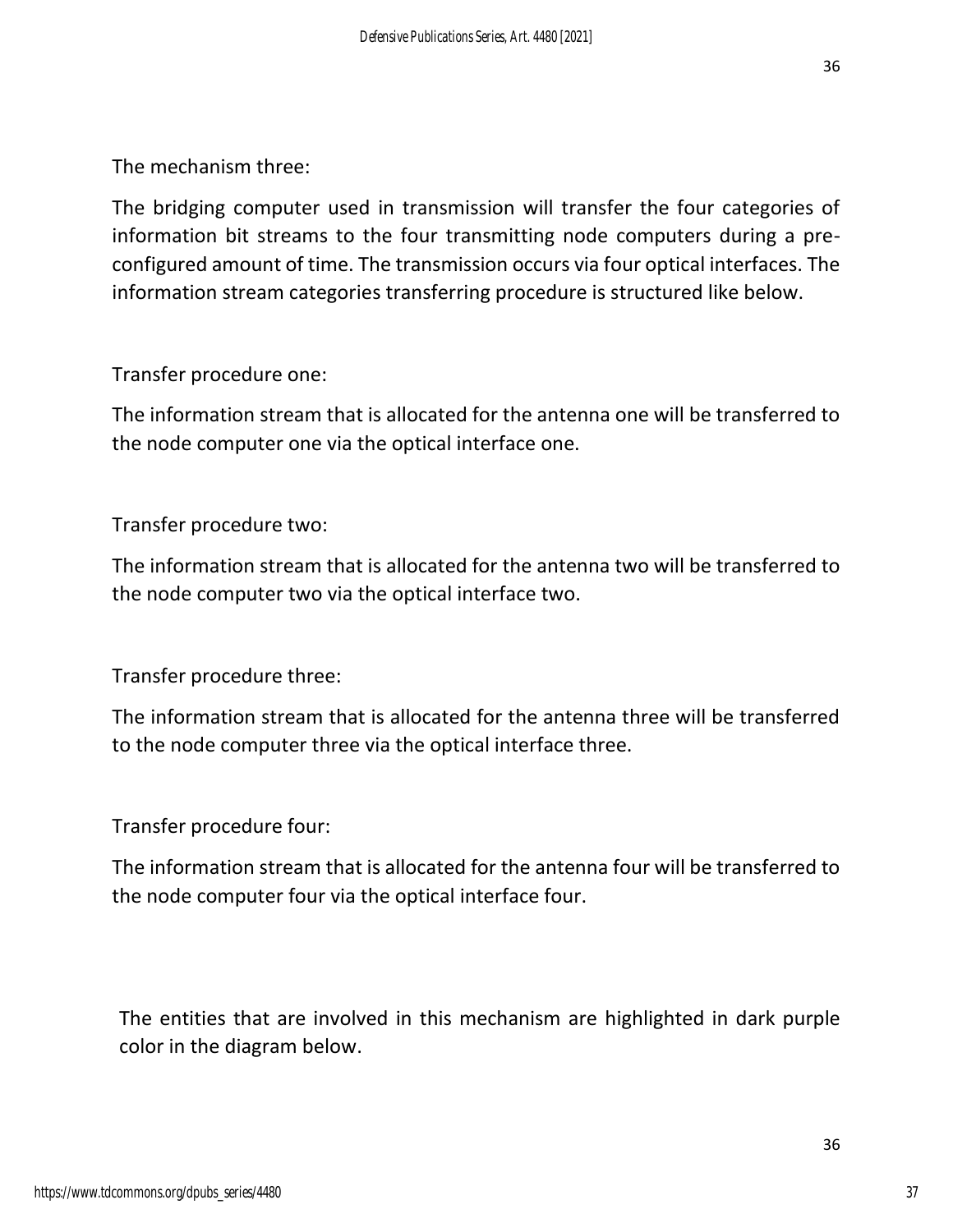![](_page_37_Figure_2.jpeg)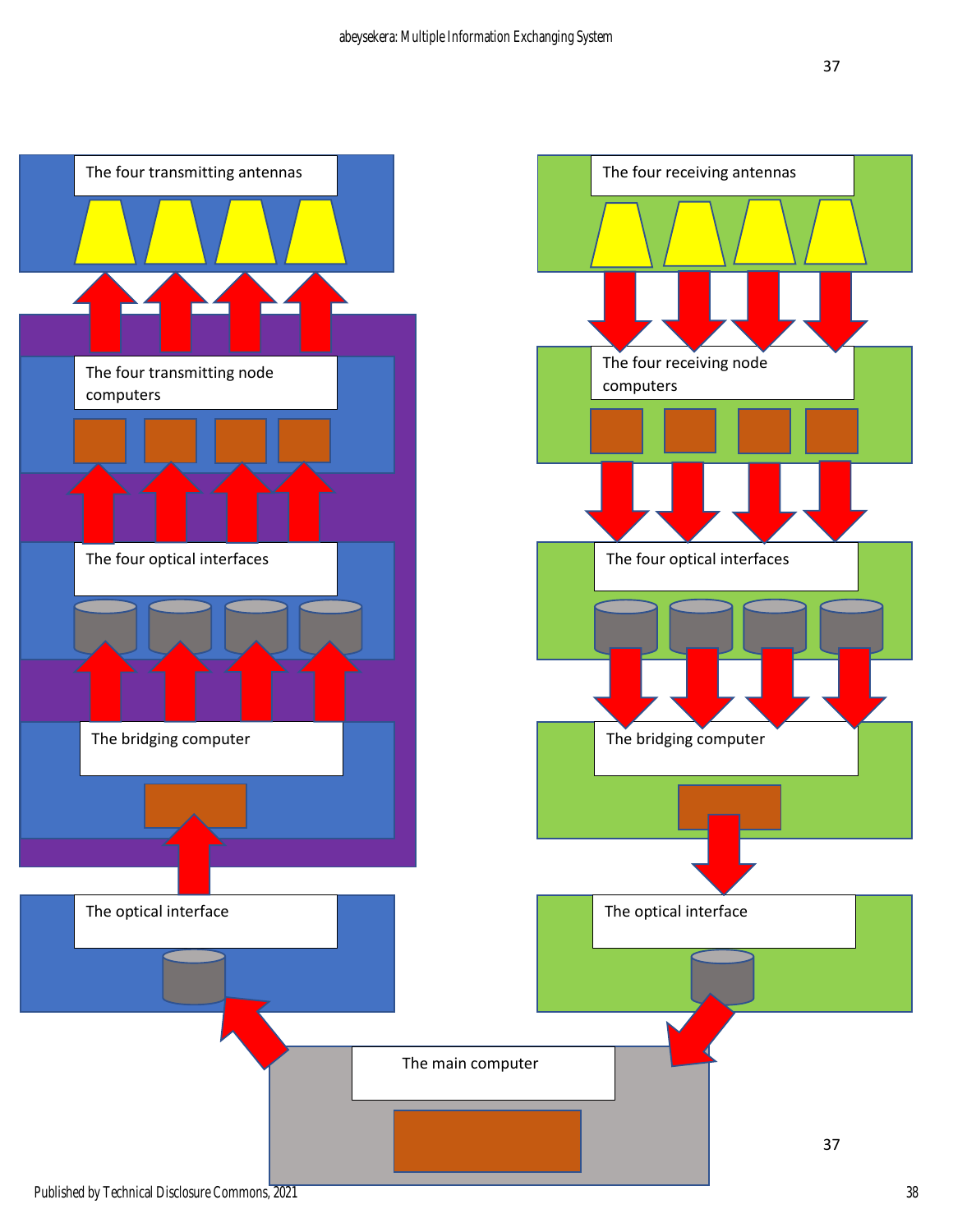The mechanism four:

The four node computers used in the transmission process will transfer the four categories of information bit streams to the four transmitting antennas.

The entities that are involved in this mechanism are highlighted in dark purple color in the diagram below.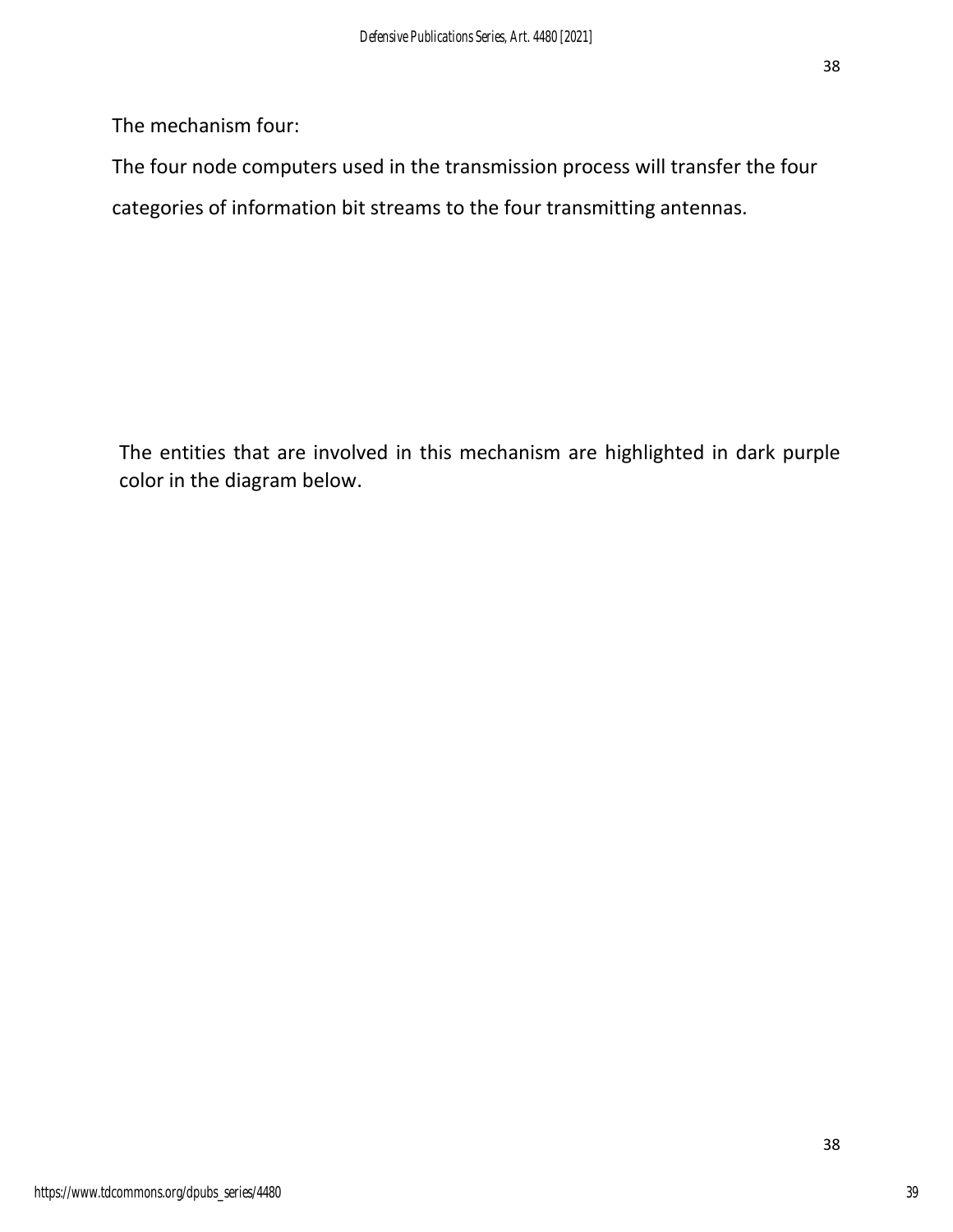![](_page_39_Figure_2.jpeg)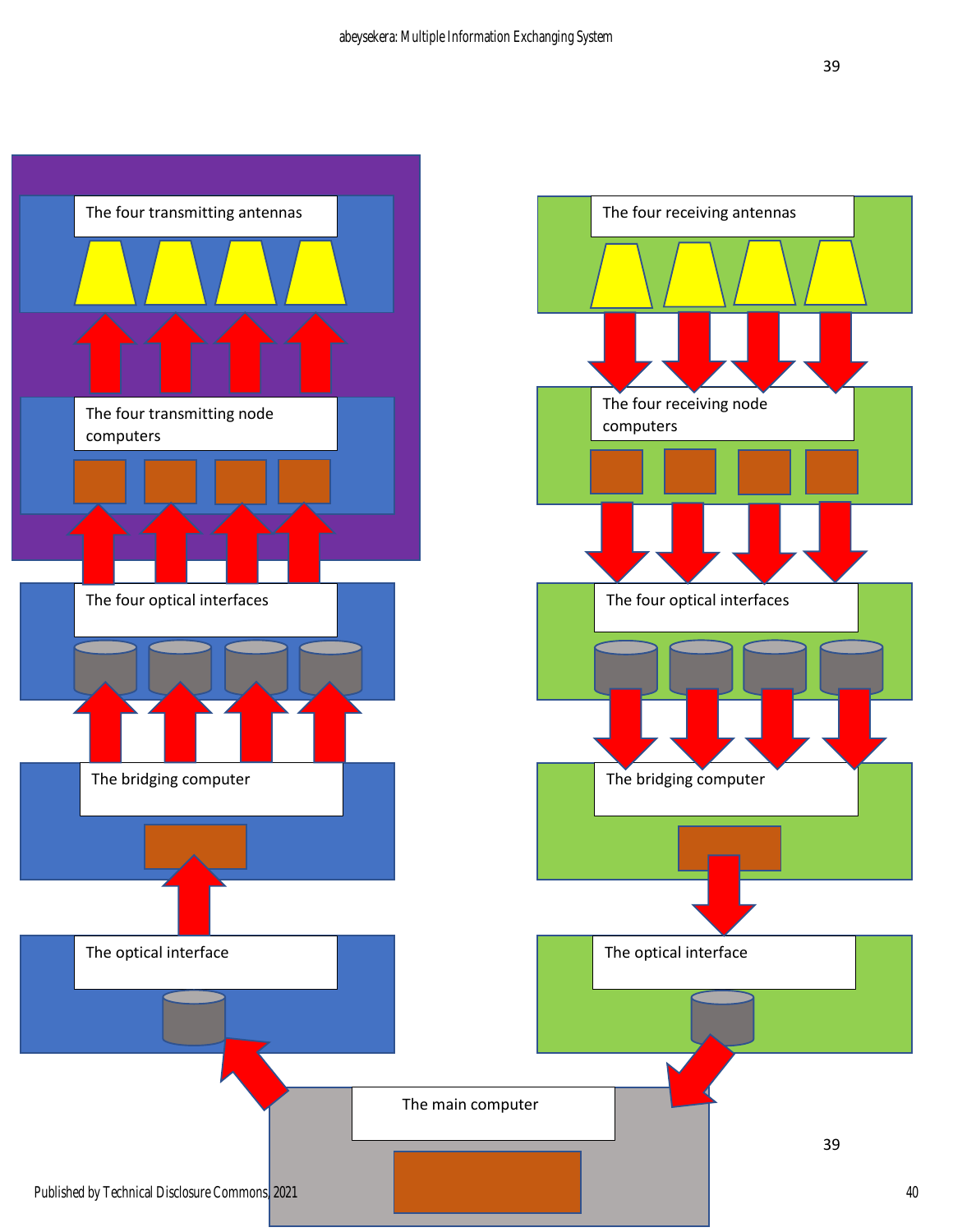mechanism five:

the four transmitting antennas will transmit the information streams to the structure B's receiving antennas during the pre-configured amount of time according to the information bit stream transferring mechanism fed into it. As mentioned before, only one antenna will have a transmitting strong directional signal (equivalent to a binary value of one-high) at a given instance. Thereby only one of four receiving antennas of the structure B will detect this strong directional radio signal transmitted by one of the transmitting antennas of the structure A at a given instance.

The entities that are involved in this mechanism are highlighted in dark purple color in the diagrams below.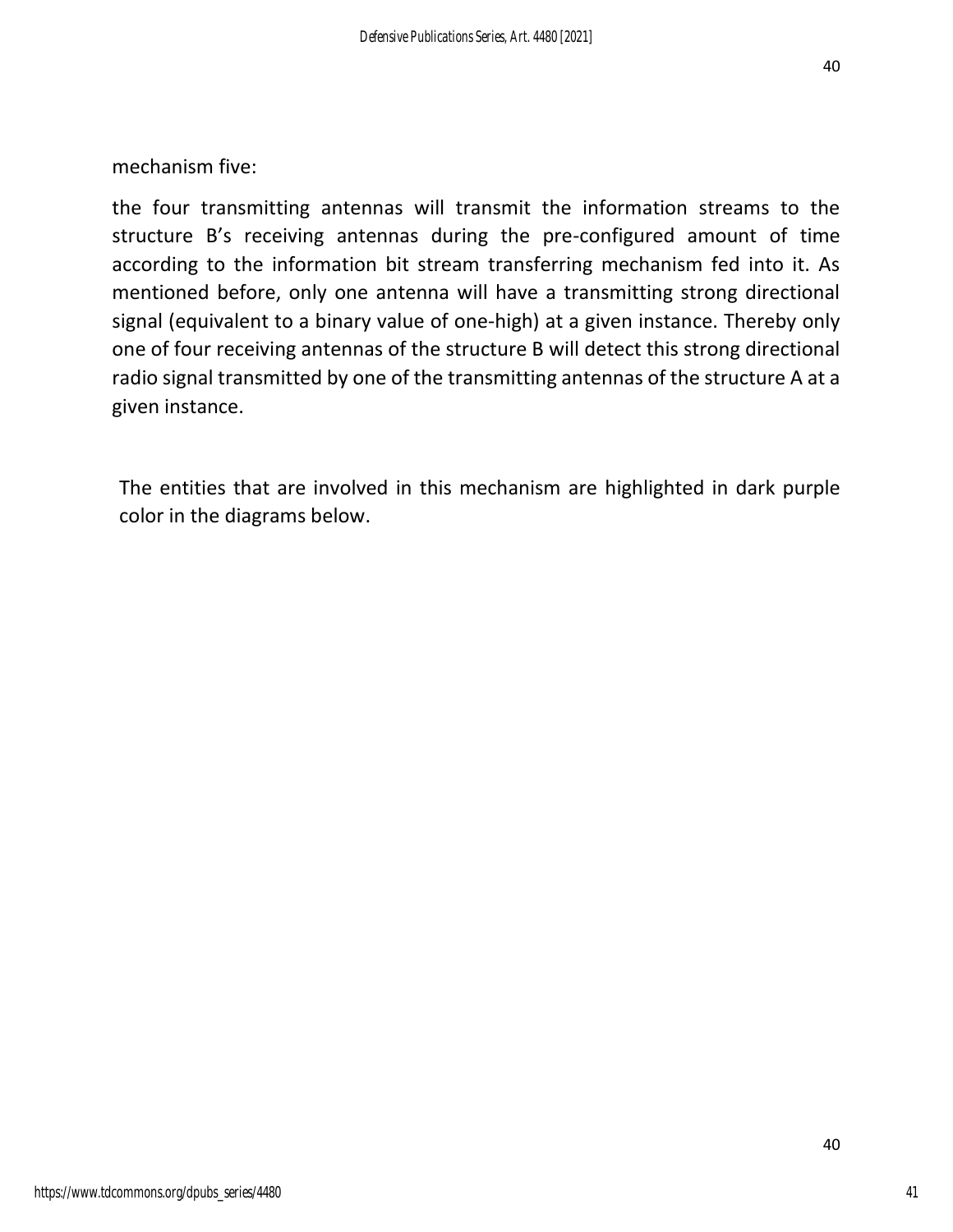![](_page_41_Figure_2.jpeg)

Published by Technical Disclosure Commons, 2021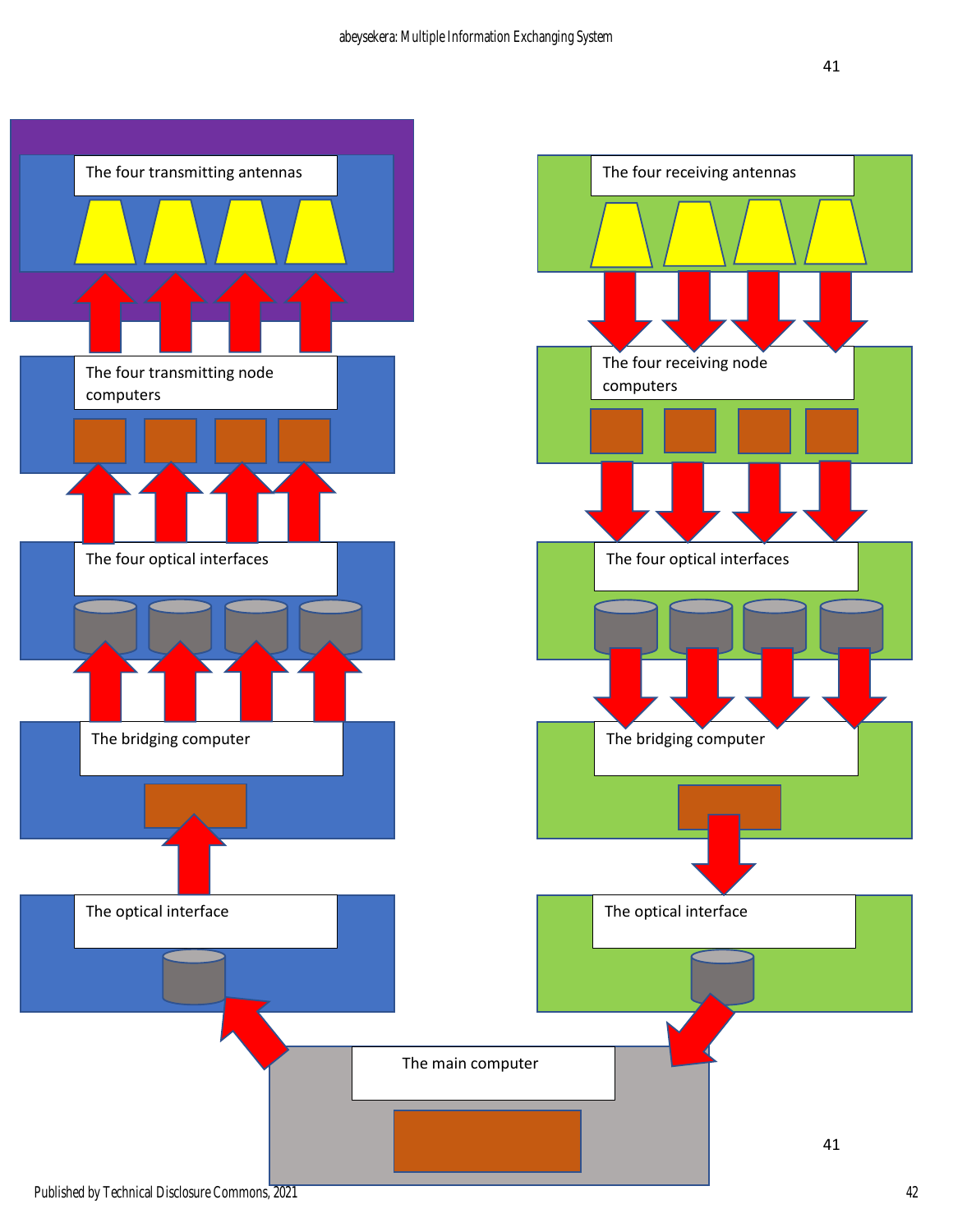![](_page_42_Figure_1.jpeg)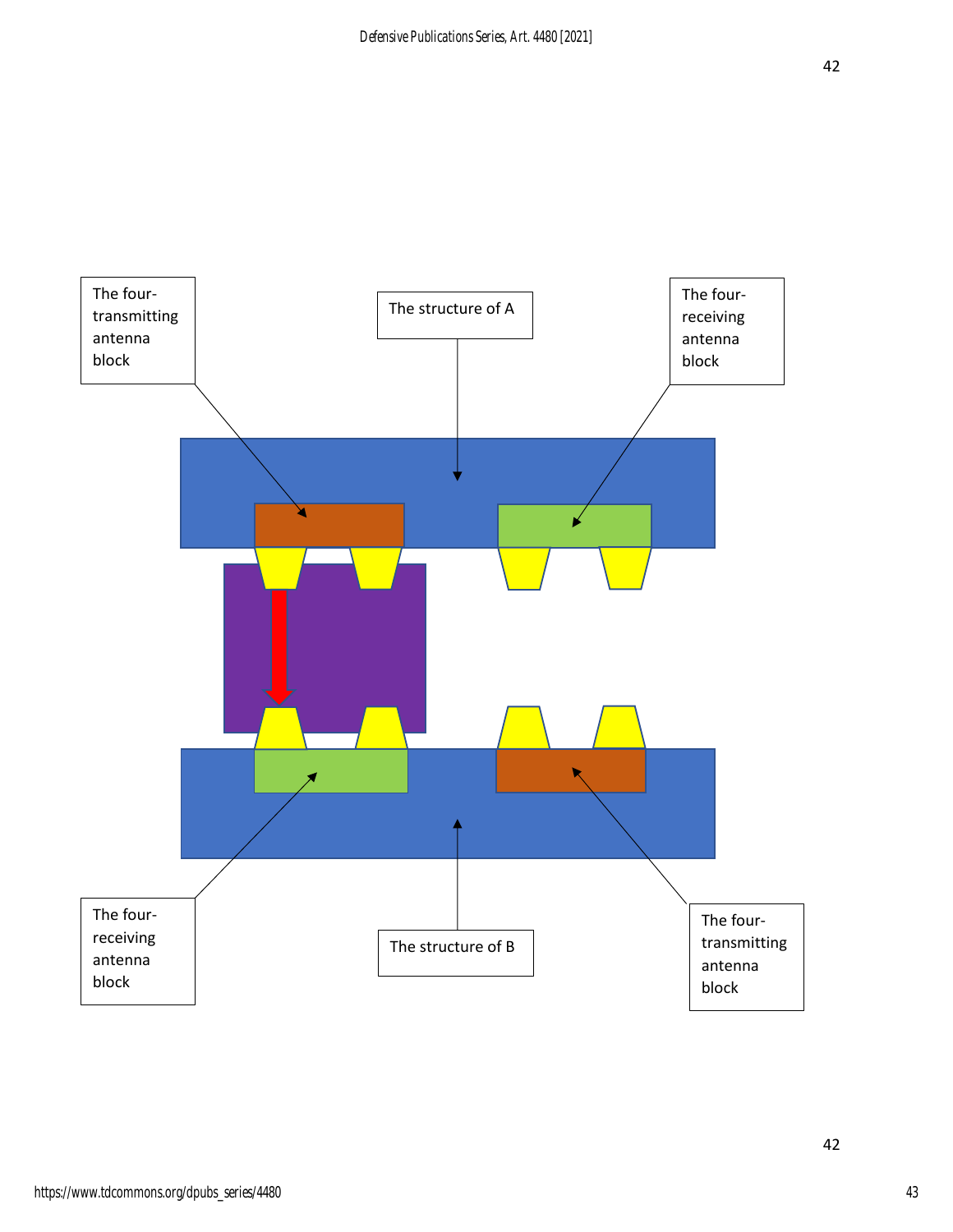43

• At the structure B,

Mechanism six:

The information transmitted in the form of highly directional radio waves by the transmitting antennas of structure A, will be received by the corresponding receiving antennas of the structure B. upon receiving the transmitted information during the pre-configured amount of time, the four antennas will transfer the information to the receiving computer nodes.

The entities that are involved in this mechanism are highlighted in dark purple color in the diagram below.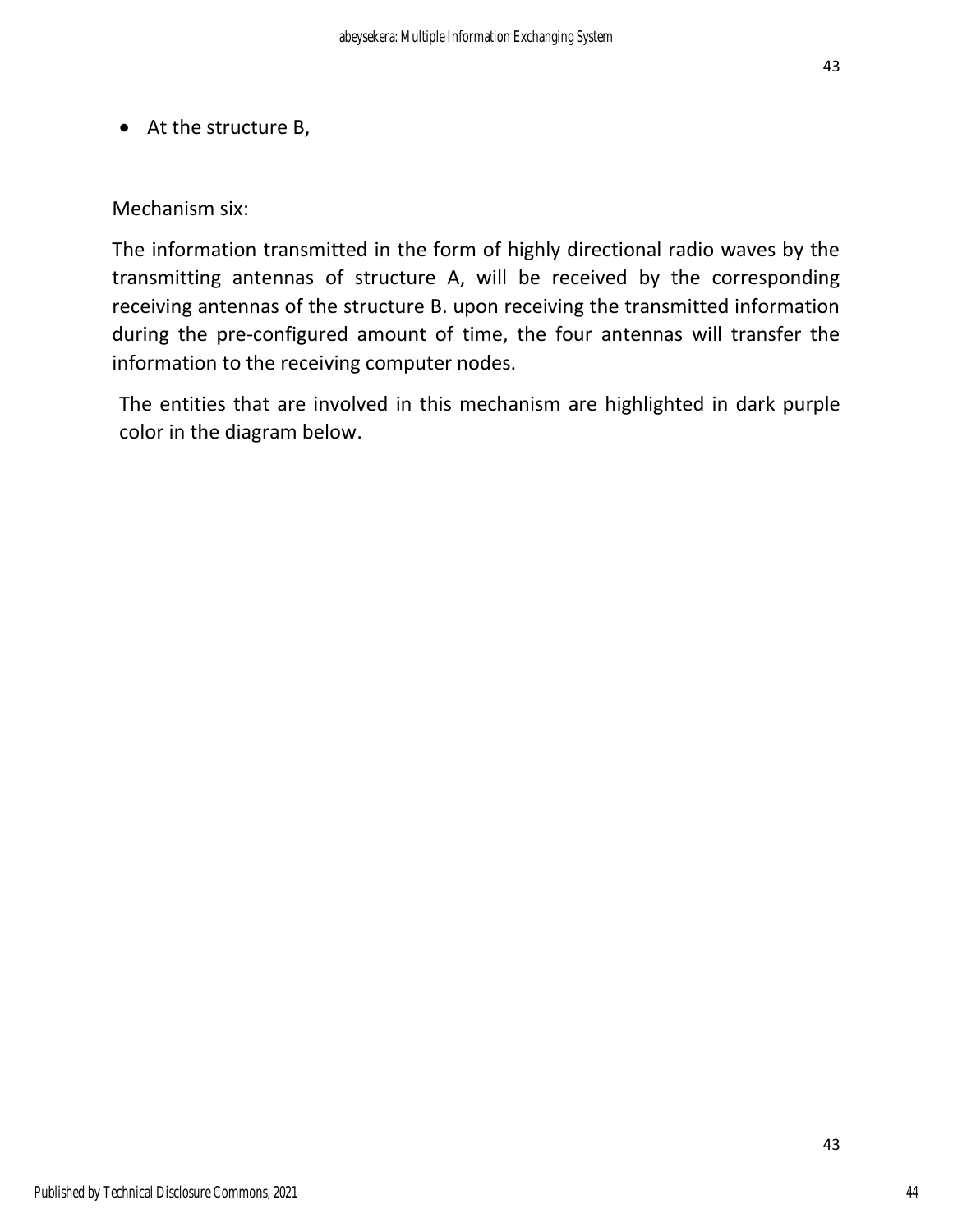![](_page_44_Figure_2.jpeg)

https://www.tdcommons.org/dpubs\_series/4480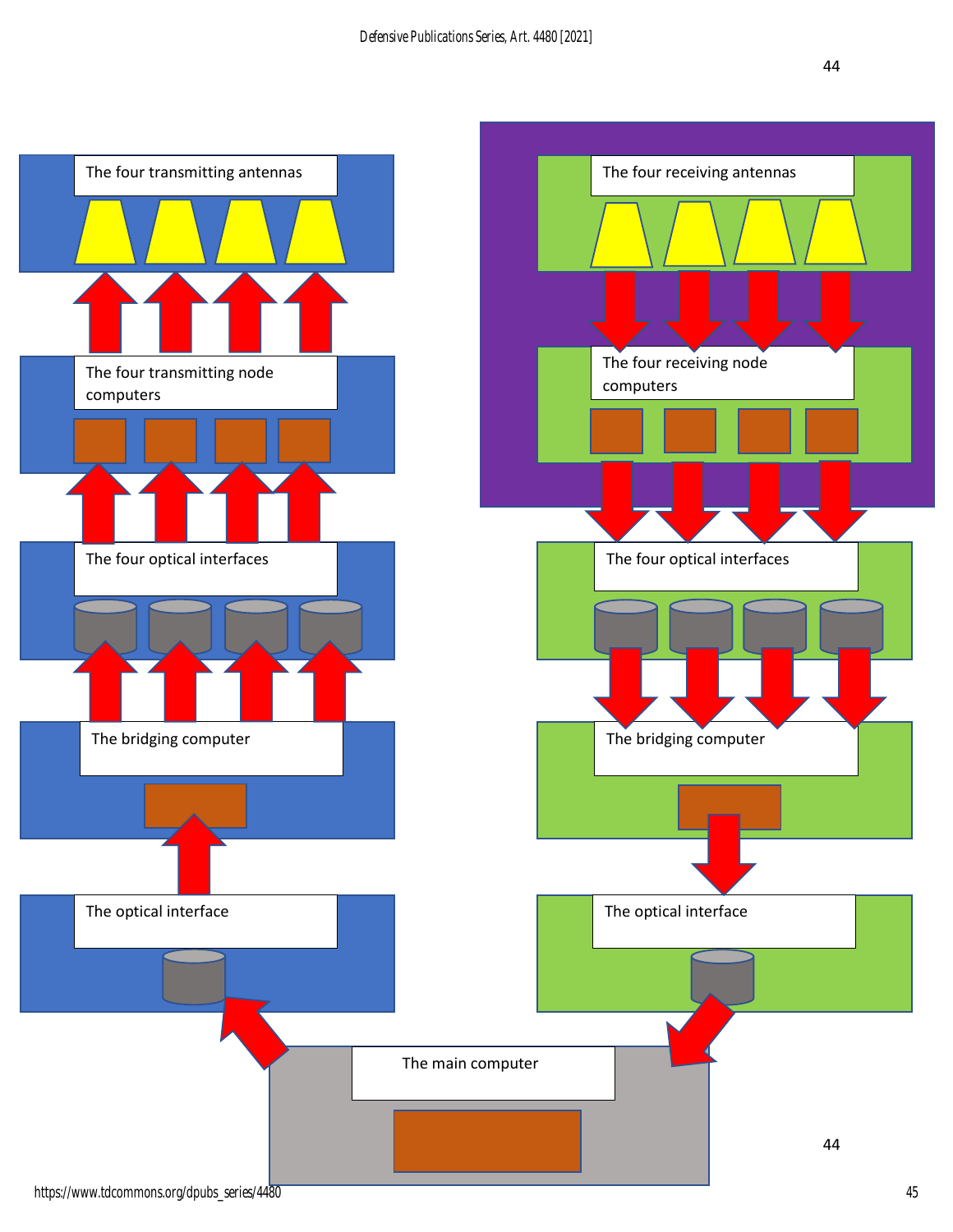Mechanism seven:

The four receiving node computers will transfer the four streams of information received from the four antennas to the receiving bridging computer. the transfer of information is performed via the four optical interfaces.

The entities that are involved in this mechanism are highlighted in dark purple color in the diagram below.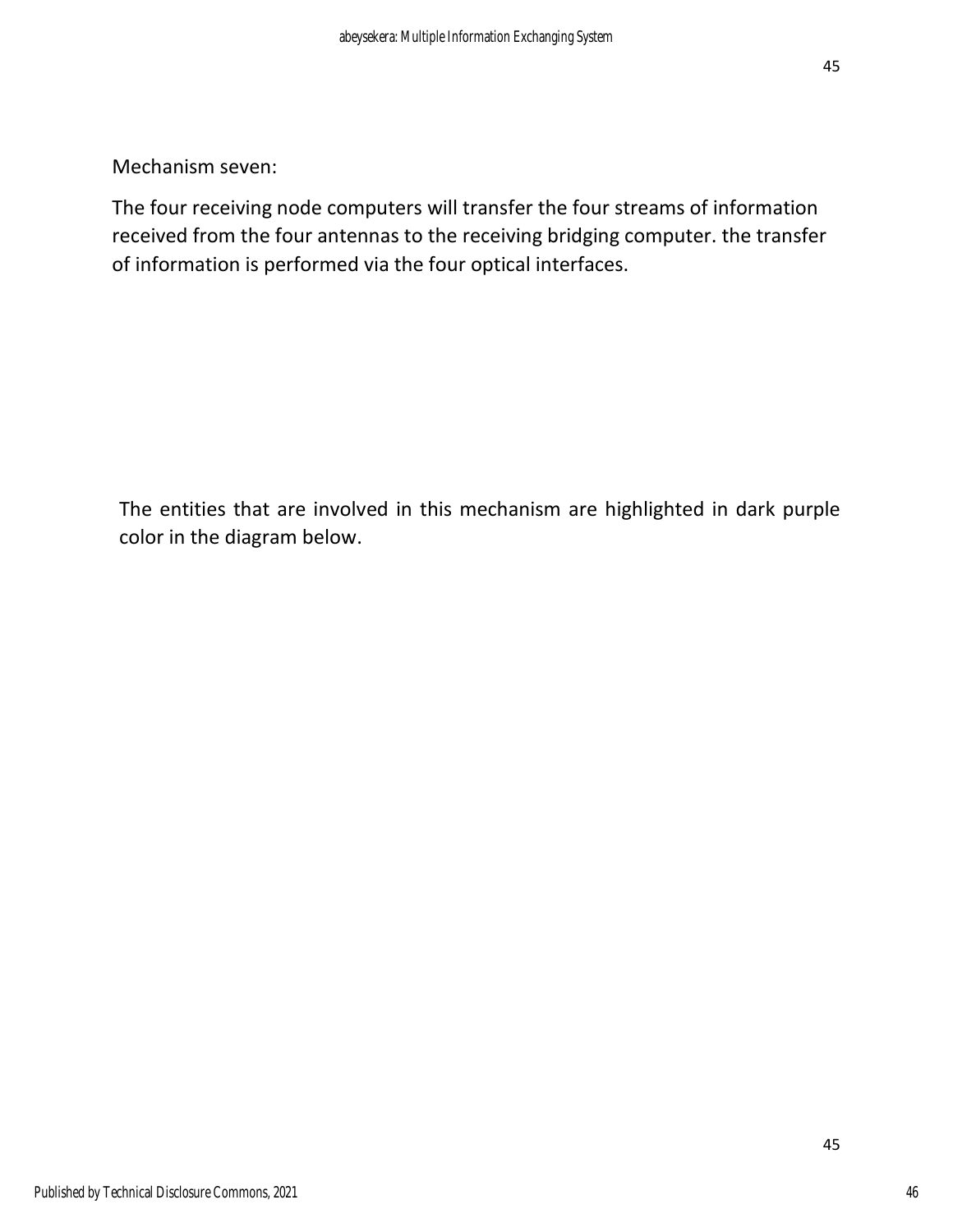![](_page_46_Figure_2.jpeg)

https://www.tdcommons.org/dpubs\_series/4480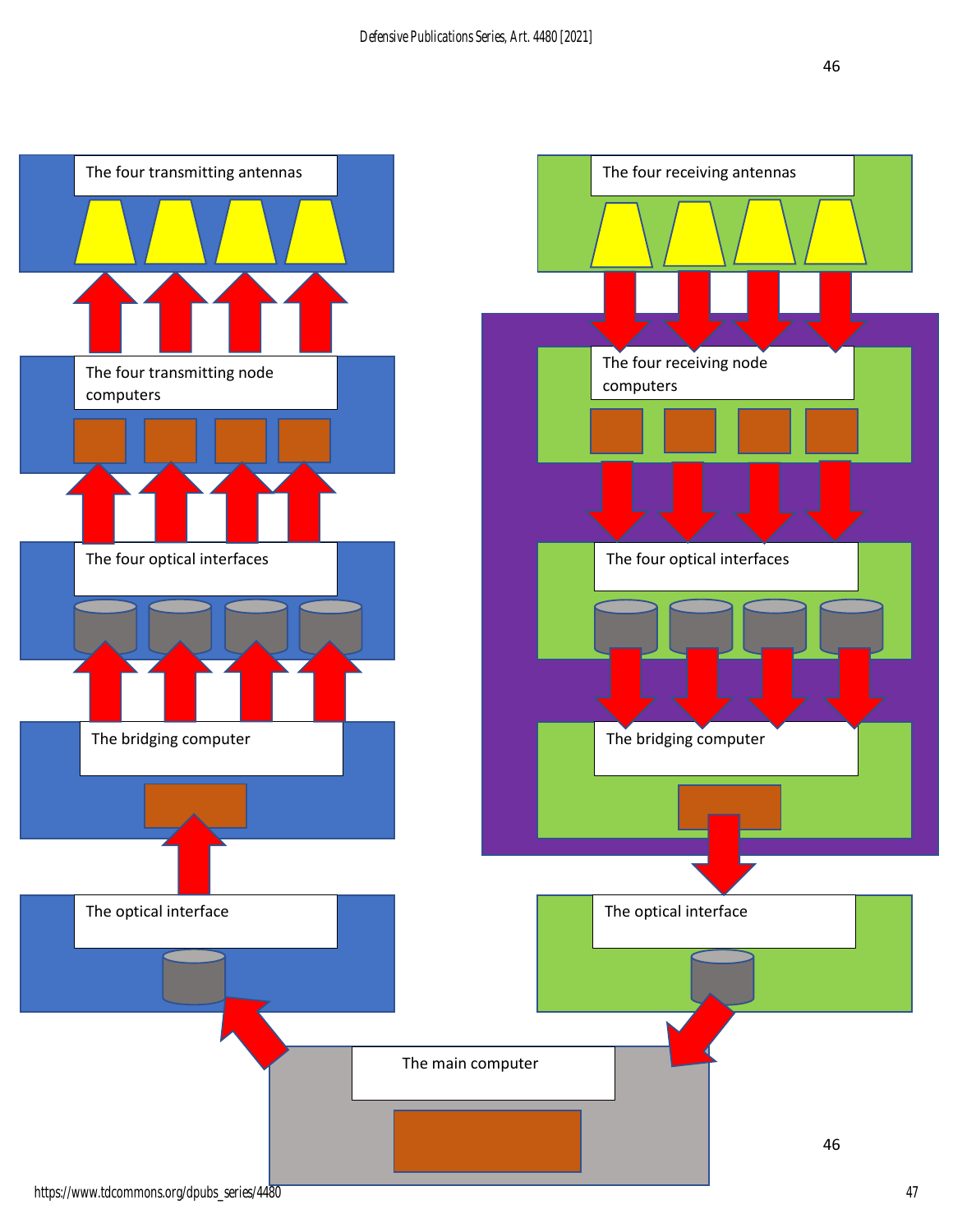Mechanism eight:

The receiving bridging computer upon receiving the four information streams from the receiving node computers, will transfer the four information streams to main information processing computer via the optical interface.

The entities that are involved in this mechanism are highlighted in dark purple color in the diagram below.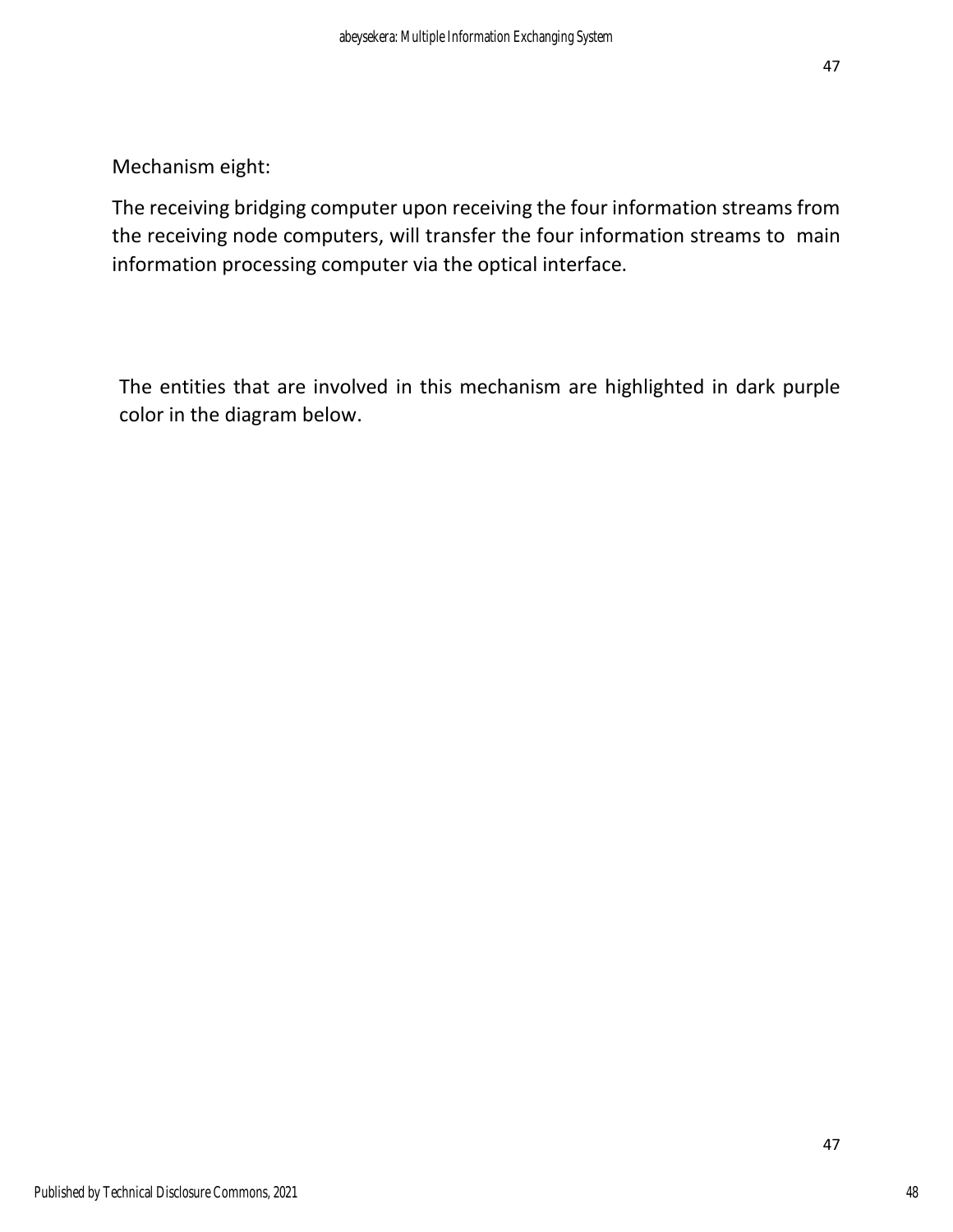![](_page_48_Figure_2.jpeg)